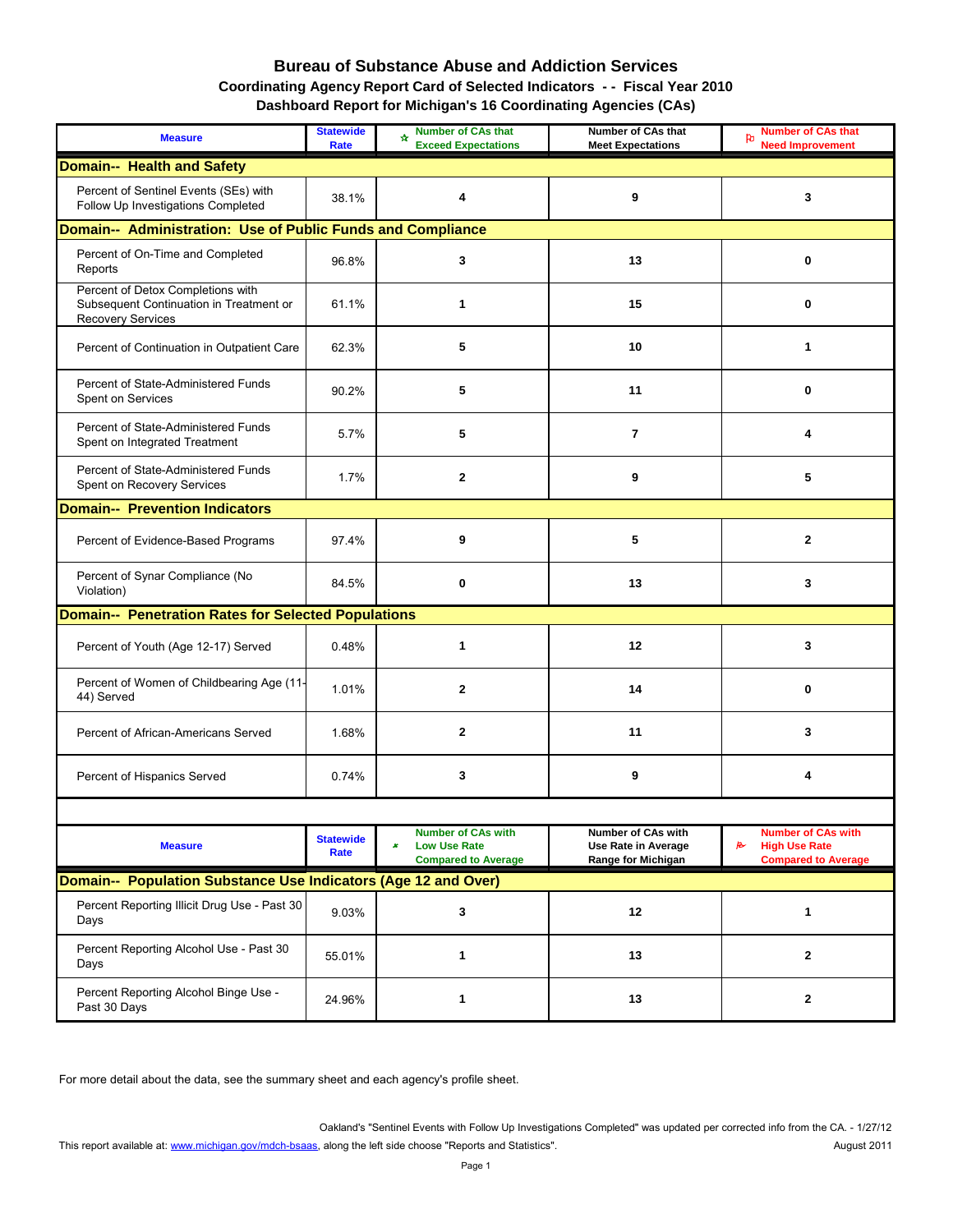| Domain:                    | <b>Health and</b><br><b>Safety</b>              |                                    |                                                | <b>Administration: Use of Public Funds and Compliance</b> |                                                    |                                                                          |                                                                       |                                                     | <b>Prevention Indicators</b><br><b>Penetration Rates for Selected Populations</b> |                              | <b>Population Substance Use Indicators</b><br>(Age 12 and Over)<br><b>Reported for Past 30 Days</b> |                                    |                                     |                                   |                              |                                                              |
|----------------------------|-------------------------------------------------|------------------------------------|------------------------------------------------|-----------------------------------------------------------|----------------------------------------------------|--------------------------------------------------------------------------|-----------------------------------------------------------------------|-----------------------------------------------------|-----------------------------------------------------------------------------------|------------------------------|-----------------------------------------------------------------------------------------------------|------------------------------------|-------------------------------------|-----------------------------------|------------------------------|--------------------------------------------------------------|
| <b>Measures:</b>           | <b>Sentinel</b><br>Event<br>Investi-<br>gations | <b>On-Time</b><br><b>Reporting</b> | <b>Detox</b><br><b>Subsequen</b><br>t Services | <b>Outpatient</b><br><b>Contin</b><br>-uation             | <b>Funds</b><br><b>Spent on</b><br><b>Services</b> | <b>Funds</b><br><b>Spent on</b><br><b>Integrated</b><br><b>Treatment</b> | <b>Funds</b><br><b>Spent on</b><br><b>Recovery</b><br><b>Supports</b> | <b>Evidence-</b><br><b>Based</b><br><b>Programs</b> | <b>Synar</b><br><b>Compliance</b>                                                 | <b>Youth (Age</b><br>$12-17$ | <b>Women</b> of<br><b>Childbear-</b><br>ing Age<br>$(11-44)$                                        | <b>African-</b><br><b>American</b> | <b>Hispanic</b>                     | <b>Illicit Drug</b><br><b>Use</b> | <b>Alcohol</b><br><b>Use</b> | 5 or More<br><b>Drinks</b><br><b>Same</b><br><b>Occasion</b> |
| <b>Agency</b>              |                                                 |                                    |                                                |                                                           |                                                    |                                                                          |                                                                       |                                                     |                                                                                   |                              |                                                                                                     |                                    |                                     |                                   |                              |                                                              |
| <b>BABH/Riverhaven</b>     | No SEs                                          | 98.0%                              | 45.6%                                          | 69.5%                                                     | 85.3%                                              | $0.0\%$ 2                                                                | 0.3%                                                                  | $98.5\%$ $\lambda$                                  | 89.7%                                                                             | 0.76%                        | 1.61%                                                                                               | 2.03%                              | $1.53\%$ $\boldsymbol{\mathcal{X}}$ | 7.63%                             | 53.83%                       | 26.33%                                                       |
| <b>Detroit Dpt.H&amp;W</b> | 100.0% $\sqrt{2}$                               | 98.0%                              | 53.5%                                          | $69.0\%$ $\pi$                                            | 91.3% $\mathbf{\hat{x}}$                           | 5.4%                                                                     | 2.6%                                                                  | 74.7%<br>Н                                          | 87.5%                                                                             | 0.83%                        | 1.06%                                                                                               | 1.44%                              | 0.28% P                             | 12.91%                            | 39.93%                       | 21.11% $\star$                                               |
| <b>Genesee Co.CMH</b>      | 0.0% $E$                                        | 93.6%                              | 71.1%                                          | 49.3% $\bm{E}$                                            | $98.5\% \times$                                    | 0.0% $E$                                                                 | 3.3% $\pi$                                                            | $99.4\%$ $\sqrt{\phantom{1}}$                       | 81.5%                                                                             | 3.16% $\sqrt{2}$             | 1.72% $\vec{X}$                                                                                     | $2.84\% \times$                    | 1.41% $\vec{X}$                     | 10.25%                            | 51.08%                       | 22.39%                                                       |
| Kalamazoo Co.CMH           | No SEs                                          | 85.7%                              | 35.6%                                          | 68.2%                                                     | 88.5%                                              | 1.1%                                                                     | 0.0% $\upbeta$                                                        | 97.0%                                               | 87.1%                                                                             | $0.26%$ 】                    | 0.96%                                                                                               | 0.94%                              | $0.39%$ 刊                           | 8.86%                             | 53.86%                       | 25.14%                                                       |
| Lakeshore C.C.             | $25.0\%$ P                                      | 96.6%                              | 65.8%                                          | 60.3%                                                     | $92.0\%$ $\star$                                   | 0.3%                                                                     | $0.0\%$ PU                                                            | 98.2%                                               | 86.2%                                                                             | 0.66%                        | 0.72%                                                                                               | 2.53%                              | 0.84%                               | 8.54%                             | 54.11%                       | 23.92%                                                       |
| <b>Macomb Co.CMH</b>       | No SEs                                          | 98.0%                              | 64.6%                                          | 56.7%                                                     | 88.4%                                              | 9.5% $\pi$                                                               | 0.5%                                                                  | 100.0% $\sqrt{\lambda}$                             | 94.7%                                                                             | 0.44%                        | 0.81%                                                                                               | $0.65%$ PU                         | $0.29%$ 권                           | 8.30%                             | 57.76%                       | 25.28%                                                       |
| <b>Mid-South SAC</b>       | No SEs                                          | 98.4%                              | 48.7%                                          | 62.3%                                                     | 90.6% $*$                                          | 16.4% $\mathbf{\hat{x}}$                                                 | 0.3%                                                                  | $80.5\%$ 2                                          | 82.2%                                                                             | 0.47%                        | 0.68%                                                                                               | 1.66%                              | 1.00%                               | 9.84%                             | 57.38%                       | 28.02%                                                       |
| network180                 | $0.0\%$ PU                                      | 100.0% $\mathbf{\hat{x}}$          | 48.8%                                          | 65.9%                                                     | 89.5%                                              | 1.6%                                                                     | 1.7%                                                                  | 91.4%                                               | 90.0%                                                                             | 0.39%                        | 0.82%                                                                                               | 2.09%                              | 0.89%                               | 7.81%                             | 52.07%                       | 24.39%                                                       |
| <b>Northern MI SAS</b>     | No SEs                                          | 100.0% $\mathbf{\hat{x}}$          | 39.3%                                          | 60.4%                                                     | 89.9%                                              | 14.5% $\mathbf{\hat{x}}$                                                 | 0.4%                                                                  | $99.9% \; \; \star$                                 | 86.0%                                                                             | 0.82%                        | 1.36%                                                                                               | 2.38%                              | 1.04%                               | 8.01%                             | 55.92%                       | 24.74%                                                       |
| Oakland Co. HD             | $100.0\%$ $\lambda$                             | 98.0%                              | 70.8%                                          | 61.9%                                                     | 90.0%                                              | 8.8% $\pi$                                                               | 0.2%                                                                  | 100.0% $\mathbf{\hat{x}}$                           | 93.3%                                                                             | 0.37%                        | 0.64%                                                                                               | 0.88%                              | 0.53%                               | 8.75%                             | 60.69% P                     | 24.47%                                                       |
| <b>Pathways</b>            | No SEs                                          | 98.4%                              | 67.8%                                          | $69.2% \; \star$                                          | $95.5\%$ $\star$                                   | 3.9%                                                                     | 0.2%                                                                  | 97.8%                                               | 70.8%                                                                             | 0.85%                        | 1.95% $\mathbf{\hat{x}}$                                                                            | 0.16% PD                           | $0.37%$ PU                          | 9.30%                             | 59.52%                       | 29.15% B                                                     |
| Saginaw Co. PH             | No SEs                                          | 89.8%                              | 44.7%                                          | 52.8%                                                     | 85.6%                                              | $0.0\%$ 2                                                                | $0.0\%$ 凡                                                             | 97.8%                                               | 81.5%                                                                             | 0.78%                        | 1.15%                                                                                               | 2.02%                              | 1.62% $\sqrt{x}$                    | 8.86%                             | 54.76%                       | 25.74%                                                       |
| <b>St. Clair Co.CMH</b>    | 100.0% $*$                                      | 100.0% $\mathbf{\hat{x}}$          | 47.9%                                          | 60.8%                                                     | 78.1%                                              | 3.7%                                                                     | 0.0% FU                                                               | 100.0% $\mathbf{\hat{x}}$                           | 75.0%                                                                             | 0.38%                        | 0.94%                                                                                               | 3.80% $*$                          | 1.01%                               | 7.44%                             | 56.60%                       | 26.31%                                                       |
| <b>SEMCA</b>               | 100.0% $\mathbf{\hat{x}}$                       | 98.1%                              | 61.6%                                          | 71.9% $\mathbf{\hat{x}}$                                  | 89.4%                                              | 1.4%                                                                     | 1.6%                                                                  | 99.6% $*$                                           | 81.3%                                                                             | $0.29%$ 권                    | 0.64%                                                                                               | 1.46%                              | 1.01%                               | 8.23%                             | 54.99%                       | 25.05%                                                       |
| <b>Washtenaw CHO</b>       | No SEs                                          | 97.6%                              | 34.5%                                          | 54.6%                                                     | 89.8%                                              | 9.9% $\mathbf{\hat{x}}$                                                  | 13.2% $\vec{X}$                                                       | $99.2\% \times$                                     | 65.4% 七                                                                           | 0.32% $ d $                  | 0.70%                                                                                               | 1.54%                              | 0.51%                               | 9.93%                             | 61.91% $\approx$             | 25.76%                                                       |
| <b>Western UP SAS</b>      | No SEs                                          | 97.9%                              | 75.0% $*$                                      | $73.3\%$ $\star$                                          | 79.8%                                              | 0.0% FU                                                                  | 0.0% 먼                                                                | 99.0% $\sqrt{\frac{1}{2}}$                          | 89.3%                                                                             | 0.36%                        | 0.83%                                                                                               | $0.06\%$ PU                        | 0.57%                               | 9.30%                             | 59.52%                       | 29.15% B                                                     |
| <b>Statewide Rate</b>      | 38.1%                                           | 96.8%                              | 61.1%                                          | 62.3%                                                     | 90.2%                                              | 5.7%                                                                     | 1.7%                                                                  | 97.4%                                               | 84.5%                                                                             | 0.48%                        | 1.01%                                                                                               | 1.68%                              | 0.74%                               | 9.03%                             | 55.01%                       | 24.96%                                                       |

For more detail about the data, see each agency's profile sheet.

See the "Data Sources and Descriptions" sheet for information about each measure.

[To find out which counties each agency covers, see the "Regional Substance Abuse Coordinating Agencies" map at: www.michigan.gov/mdch-bsaas](http://www.michigan.gov/documents/SA_CA_Contact_List_150817_7.pdf).

[This report available at: www.michigan.gov/mdch-bsaas](http://www.michigan.gov/mdch-bsaas), along the left side choose "Reports and Statistics".

**Key for Most Measures** (higher percentages are better) **Key for Use Indicators** (lower percentages are better \* Exceeds Expectations (green) **Exceeds** Expectations (green) **Exceeds** Expectations (green)

Meets Expectations **Average Range for Michigan**<br> **Average Range for Michigan**<br> **Average Range for Michigan**<br> **Average Range for Michigan**<br> **Average Range for Michigan**  $\blacktriangleright$  High Rate Compared to Average (red)

### **Bureau of Substance Abuse and Addiction Services**

**Report Card Summary**

Oakland's "Sentinel Events with Follow Up Investigations Completed" was updated per corrected info from the CA. - 1/27/12 August 2011

The median plus/minus 1.5 times the inner-quartile range was used to find high and low outliers. Exceptions: For SEs- 100% investigation is required per contract, so less than 100% shows a red flag.

For Synar- 80% is required, so below 80% shows a red flag.

**Coordinating Agency Report Card of Selected Indicators - - Fiscal Year 2010**

The median plus/minus 1.5 times the inner-quartile range was used to find high and low outliers.

**Symbols are shown to aid in reading black and white printouts of this report.**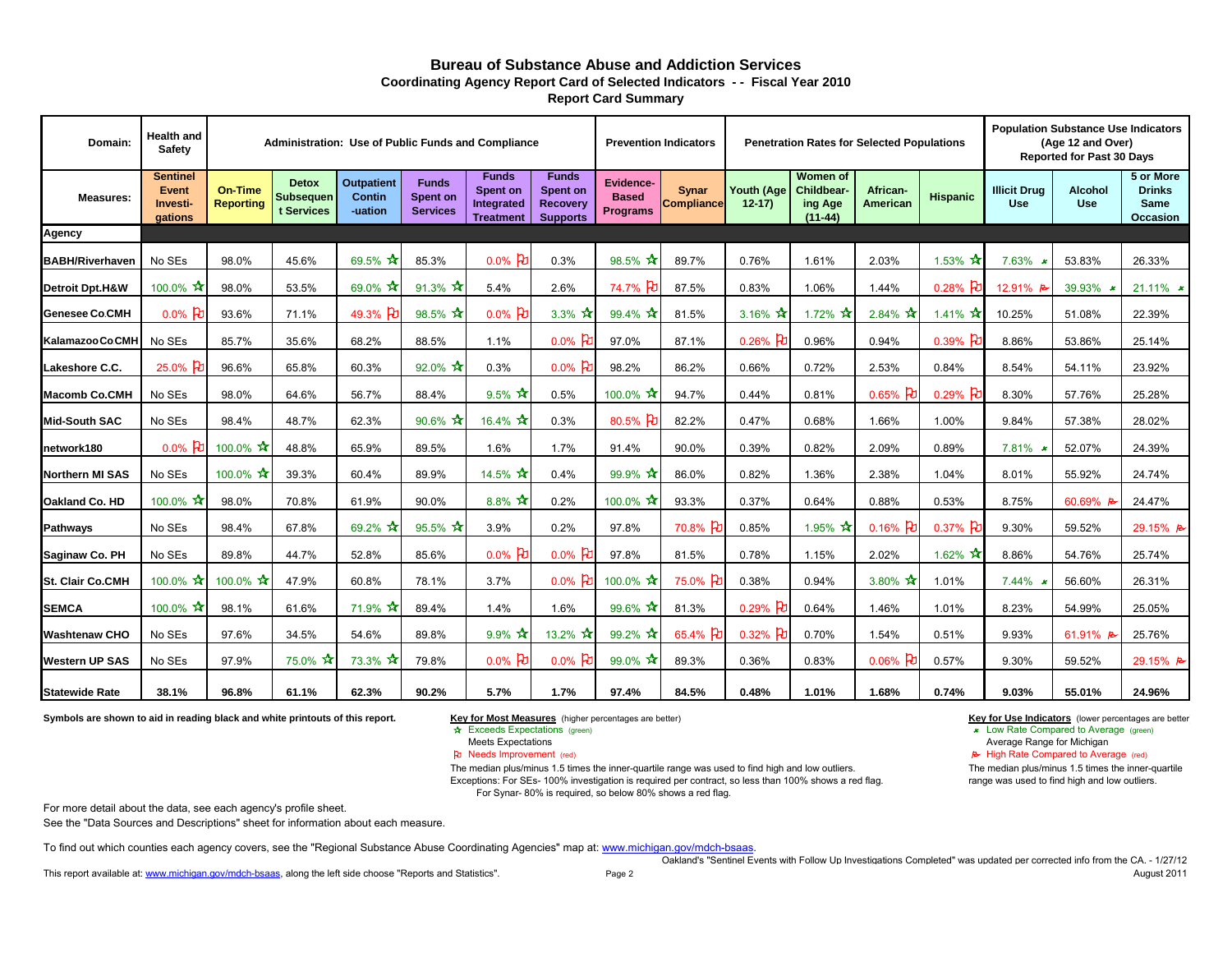## **Bureau of Substance Abuse and Addiction Services Data Sources and Descriptions Coordinating Agency Report Card of Selected Indicators - - Fiscal Year 2010**

| <b>Measure</b>                                                                                        | <b>Data Source</b>                                 | <b>Description</b>                                                                                                                                                                                                                               |
|-------------------------------------------------------------------------------------------------------|----------------------------------------------------|--------------------------------------------------------------------------------------------------------------------------------------------------------------------------------------------------------------------------------------------------|
| <b>Domain-- Health and Safety</b>                                                                     |                                                    |                                                                                                                                                                                                                                                  |
| Percent of Sentinel Events with Follow Up<br><b>Investigations Completed</b>                          | 6-month SE Reports                                 | Sentinel Event is an "unexpected occurrence involving death or serious physical<br>or psychological injury, or the risk thereof. 100% investigation is required per<br>contract.                                                                 |
| Domain-- Administration: Use of Public Funds and Compliance                                           |                                                    |                                                                                                                                                                                                                                                  |
| Percent of On-Time and Completed<br>Reports                                                           | E-GrAMS Submission Log                             | Percentage of selected completed reports submitted for approval on or before<br>established due dates.                                                                                                                                           |
| Percent of Detox Episodes with<br>Subsequent Continuation in Treatment or<br><b>Recovery Services</b> | <b>TEDs and</b><br><b>Encounter Data Warehouse</b> | Percentage of detoxification episodes with subsequent continuation in treatment<br>services or recovery support services. Changed from "cpompletions" in FY 09<br>version.                                                                       |
| Percent of Continuation in Outpatient Care                                                            | <b>TEDs and</b><br><b>Encounter Data Warehouse</b> | Percentage of outpatient admissions who received 3 sessions and had a 45-day<br>length of stay.                                                                                                                                                  |
| Percent of State-Administered Funds<br>Spent on Services                                              | Legislative Report                                 | Percentage of state-administered funds spent on services (not including AMS).                                                                                                                                                                    |
| Percent of State-Administered Funds<br>Spent on Integrated Treatment                                  | Legislative Report                                 | Percentage of state-administered funds spent on integrated treatment services.                                                                                                                                                                   |
| Percent of State-Administered Funds<br>Spent on Recovery Services                                     | Legislative Report                                 | Percentage of state-administered funds spent on recovery supports and<br>services.                                                                                                                                                               |
| <b>Domain-- Prevention Indicators</b>                                                                 |                                                    |                                                                                                                                                                                                                                                  |
| Percent of Evidence-Based Programs                                                                    | <b>Prevention Data System</b>                      | Percentage of programs that are evidence-based.                                                                                                                                                                                                  |
| Percent of Synar Compliance (No<br>Violation)                                                         | Synar Report                                       | Percentage of tobacco sales, during Synar survey, properly executed.                                                                                                                                                                             |
| <b>Domain-- Penetration Rates for Selected Populations</b>                                            |                                                    |                                                                                                                                                                                                                                                  |
| Percent of Youth (Age 12-17) Served                                                                   | <b>TEDs and Census</b>                             | Percentage of youth, age 12 to 17, in the area who received treatment services.                                                                                                                                                                  |
| Percent of Women of Childbearing Age (11-TEDs and Census<br>44) Served                                |                                                    | Percentage of women, age 11 to 44, in the area who received treatment<br>services.                                                                                                                                                               |
| Percent of African-Americans Served                                                                   | <b>TEDs and Census</b>                             | Percentage of African-Americans in the area who received treatment services.                                                                                                                                                                     |
| Percent of Hispanics Served                                                                           | <b>TEDs and Census</b>                             | Percentage of Hispanics in the area who received treatment services.                                                                                                                                                                             |
| Domain-- Population Substance Use Indicators (Age 12 and Over)                                        |                                                    |                                                                                                                                                                                                                                                  |
| Percent Reporting Illicit Drug Use - Past 30 NSDUH 2006-2008<br>Days                                  |                                                    | Percentage of those age 12 and older who reported illicit drug use in past 30<br>days prior to survey.                                                                                                                                           |
| Percent Reporting Alcohol Use - Past 30<br>Days                                                       | <b>NSDUH 2006-2008</b>                             | Percentage of those age 12 and older who reported alcohol use in past 30 days<br>prior to survey.                                                                                                                                                |
| Percent Reporting Alcohol Binge Use -<br>Past 30 Days                                                 | <b>NSDUH 2006-2008</b>                             | Percentage of those age 12 and older who reported alcohol binge use in past<br>30 days prior to survey. Binge alcohol use is defined as drinking five or more<br>drinks on one occasion (i.e., at the same time or within a couple hours of each |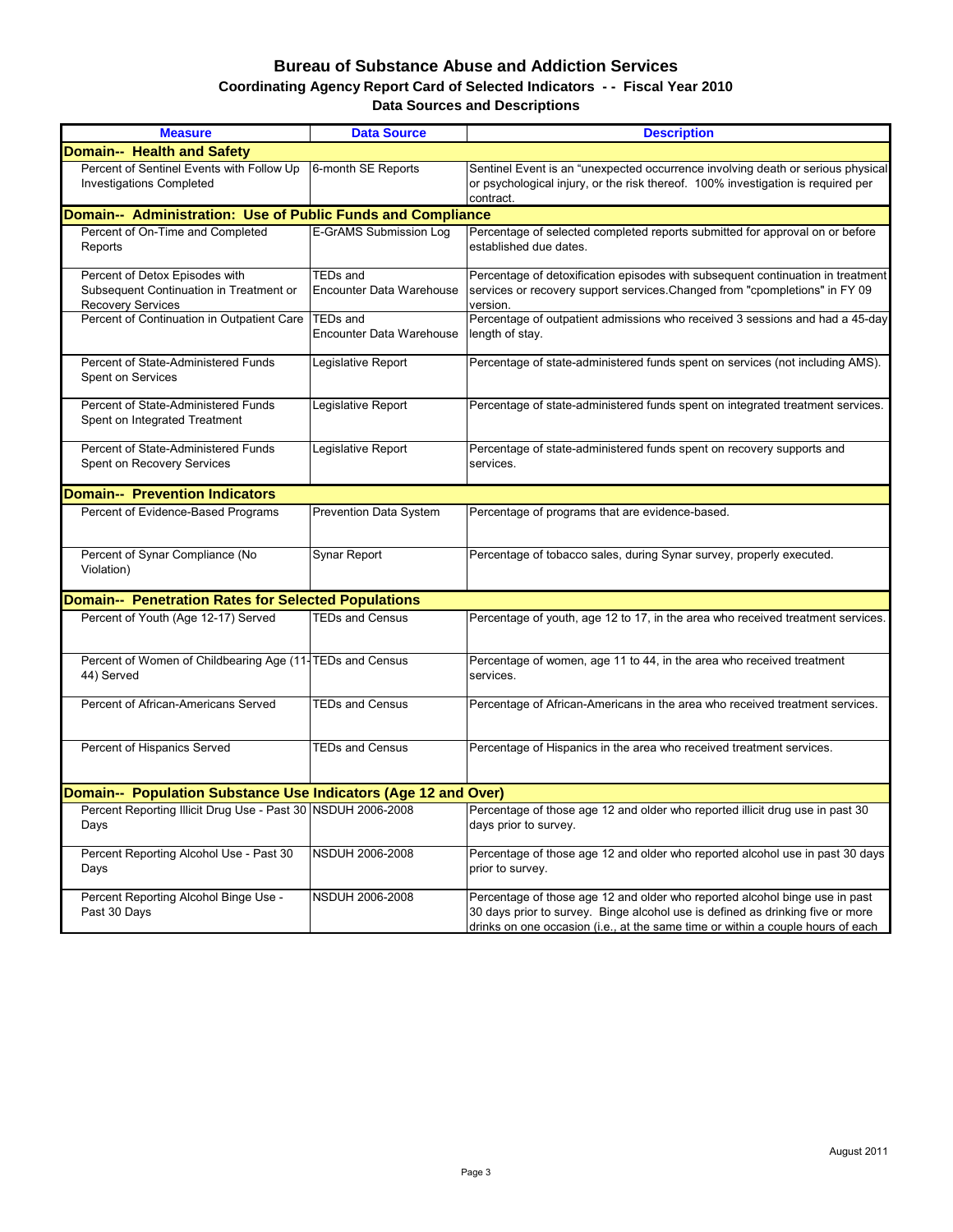# **Coordinating Agency Report Card of Selected Indicators - - Fiscal Year 2010 Bureau of Substance Abuse and Addiction Services**

| <b>Coordinating Agency:</b>           | <b>Statewide all 16 Coordinating Agencies (CAs)</b>                                |                                                                            |                                        |                |  |  |  |
|---------------------------------------|------------------------------------------------------------------------------------|----------------------------------------------------------------------------|----------------------------------------|----------------|--|--|--|
| <b>Report Period:</b>                 | FY 2010 (10/1/2009 to 9/30/2010)                                                   |                                                                            |                                        |                |  |  |  |
|                                       |                                                                                    |                                                                            |                                        |                |  |  |  |
| Domain                                | <b>Measure</b>                                                                     | <b>Investigations</b>                                                      | <b>Sentinel Events</b>                 | <b>Percent</b> |  |  |  |
| Health and Safety                     | Percent of Sentinel Events with Follow Up<br><b>Investigations Completed</b>       | 8.0                                                                        | 21.0                                   | 38.1%          |  |  |  |
| Domain                                | <b>Measure</b>                                                                     | <b>On Time Reports</b>                                                     | <b>All Reports</b>                     | <b>Percent</b> |  |  |  |
|                                       | Percent of On-Time and Completed Reports                                           | 797.0                                                                      | 823.0                                  | 96.8%          |  |  |  |
|                                       | <b>Measure</b>                                                                     | <b>Continued with</b><br><b>Services</b>                                   | <b>Total Detox</b><br><b>Episodes</b>  | <b>Percent</b> |  |  |  |
|                                       | Percent of Detox Episodes with Subsequent<br>Continuation in Treatment or Recovery | 5,447.0                                                                    | 8,921.0                                | 61.1%          |  |  |  |
| Administration: Use of Public         | <b>Measure</b>                                                                     | <u>ivumber vvitir s</u><br><b>Sessions and 45-</b><br>Day Length of<br>دمن | <b>Total OP</b><br><b>Admissions</b>   | <b>Percent</b> |  |  |  |
| <b>Funds and Compliance</b>           | Percent of Continuation in Outpatient Care                                         | 18,212.0                                                                   | 29,228.0                               | 62.3%          |  |  |  |
|                                       | <b>Measure</b>                                                                     | <b>Amount Spent on</b><br><b>Target</b>                                    | <b>Total</b><br><b>Expenditures</b>    | <b>Percent</b> |  |  |  |
|                                       | Percent of State-Administered Funds Spent<br>on Services                           | \$117,627,274                                                              | \$130,412,178                          | 90.2%          |  |  |  |
|                                       | Percent of State-Administered Funds Spent<br>on Integrated Treatment               | \$7,466,139                                                                | \$130,412,178                          | 5.7%           |  |  |  |
|                                       | Percent of State-Administered Funds Spent<br>on Recovery Services                  | \$2,206,708                                                                | \$130,412,178                          | 1.7%           |  |  |  |
|                                       |                                                                                    |                                                                            |                                        |                |  |  |  |
| Domain                                | <b>Measure</b>                                                                     | <b>EBPs</b>                                                                | <b>Total Programs</b>                  | <b>Percent</b> |  |  |  |
|                                       | Percent of Evidence-Based Programs                                                 | 6,295.0                                                                    | 6,461.0                                | 97.4%          |  |  |  |
| <b>Prevention Indicators</b>          | <b>Measure</b>                                                                     | <b>Instances with No</b><br><b>Violation</b>                               | <b>Total Attempted</b><br><b>Sales</b> | <b>Percent</b> |  |  |  |
|                                       | Percent of Synar Compliance (No Violation)                                         | 480.0                                                                      | 568.0                                  | 84.5%          |  |  |  |
|                                       |                                                                                    |                                                                            |                                        |                |  |  |  |
| Domain                                | <b>Measure</b>                                                                     | <b>Unique Persons</b>                                                      | <b>Census</b>                          | <b>Percent</b> |  |  |  |
|                                       | Percent of Youth (Age 12-17) Served<br>Percent of Women of Childbearing Age (11-   | 3,511                                                                      | 735,457                                | 0.48%          |  |  |  |
| <b>Penetration Rates for Selected</b> | 44) Served                                                                         | 22,529                                                                     | 2,235,662                              | 1.01%          |  |  |  |
| Populations                           | Percent of African-Americans Served                                                | 16,884                                                                     | 1,007,295                              | 1.68%          |  |  |  |
|                                       | Percent of Hispanics Served                                                        | 1,953                                                                      | 264,511                                | 0.74%          |  |  |  |
| Domain                                | <b>Measure</b>                                                                     |                                                                            |                                        | <b>Percent</b> |  |  |  |
| <b>Population Substance Use</b>       | Percent Reporting Illicit Drug Use - Past 30 Days                                  |                                                                            |                                        | 9.03%          |  |  |  |
| Indicators                            | Percent Reporting Alcohol Use - Past 30 Days                                       |                                                                            |                                        | 55.01%         |  |  |  |
| (Age 12 and Over)                     | Percent Reporting Alcohol Binge Use - Past 30 Days                                 |                                                                            |                                        | 24.96%         |  |  |  |

See the "Data Sources and Descriptions" sheet for information about each measure.

Oakland's "Sentinel Events with Follow Up Investigations Completed" was updated per corrected info from the CA. - 1/27/12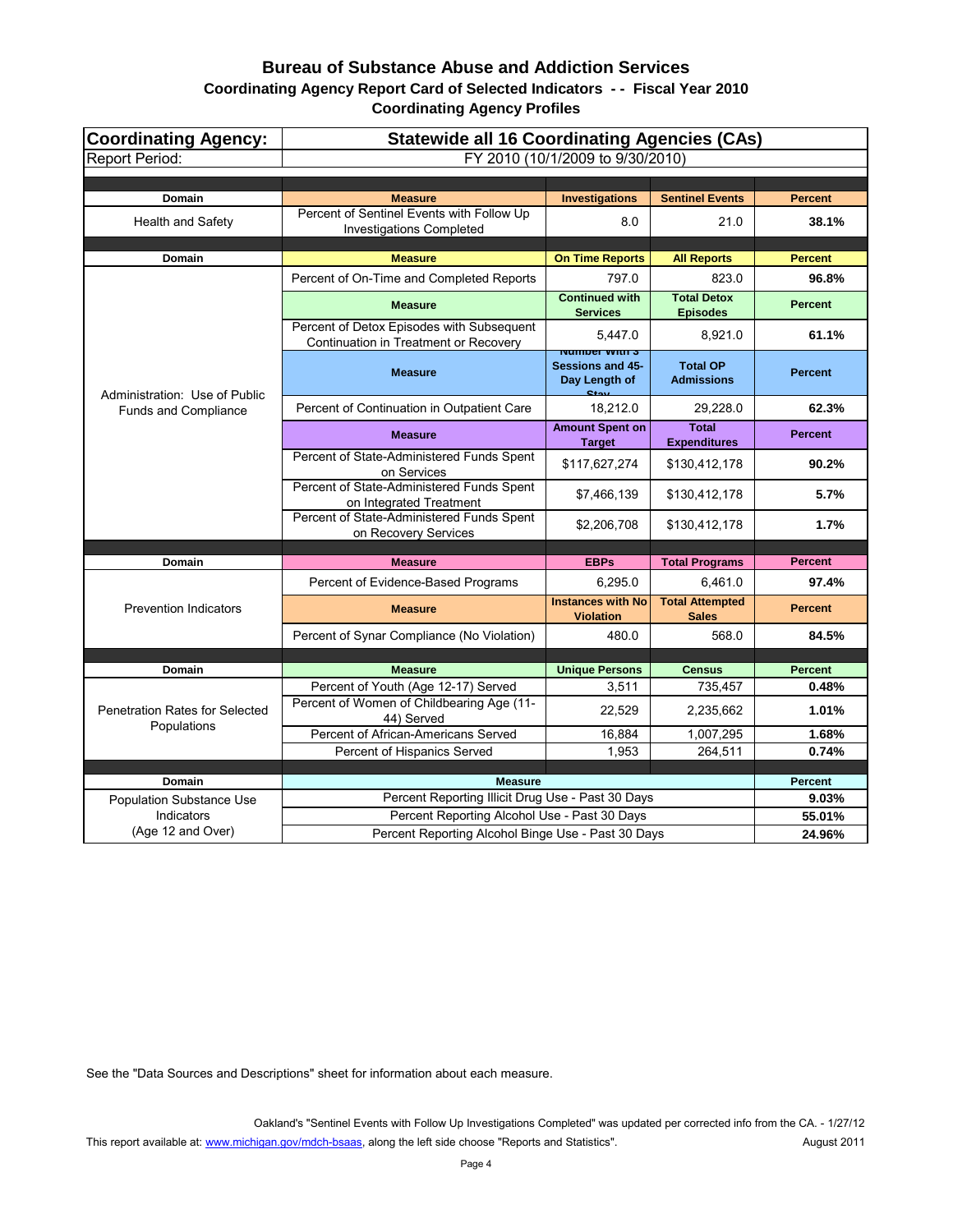| <b>Coordinating Agency:</b>                          | <b>BABH / Riverhaven Coordinating Agency</b>                                       |                                                                                              |                                        |                          |  |  |  |
|------------------------------------------------------|------------------------------------------------------------------------------------|----------------------------------------------------------------------------------------------|----------------------------------------|--------------------------|--|--|--|
| <b>Report Period:</b>                                |                                                                                    | FY 2010 (10/1/2009 to 9/30/2010)                                                             |                                        |                          |  |  |  |
| Domain                                               | <b>Measure</b>                                                                     | <b>Investigations</b>                                                                        | <b>Sentinel Events</b>                 | <b>Percent</b>           |  |  |  |
| <b>Health and Safety</b>                             | Percent of Sentinel Events with Follow Up<br><b>Investigations Completed</b>       | 0.0                                                                                          | 0.0                                    | <b>No SEs</b>            |  |  |  |
| Domain                                               | <b>Measure</b>                                                                     | <b>On Time Reports</b>                                                                       | <b>All Reports</b>                     | <b>Percent</b>           |  |  |  |
|                                                      | Percent of On-Time and Completed Reports                                           | 48.0                                                                                         | 49.0                                   | 98.0%                    |  |  |  |
|                                                      | <b>Measure</b>                                                                     | <b>Continued with</b><br><b>Services</b>                                                     | <b>Total Detox</b><br><b>Episodes</b>  | <b>Percent</b>           |  |  |  |
|                                                      | Percent of Detox Episodes with Subsequent<br>Continuation in Treatment or Recovery | 88.0                                                                                         | 193.0                                  | 45.6%                    |  |  |  |
| Administration: Use of Public                        | <b>Measure</b>                                                                     | <del>ט וווועץ ושטווווט</del><br><b>Sessions and 45-</b><br>Day Length of<br>C <sub>tan</sub> | <b>Total OP</b><br><b>Admissions</b>   | <b>Percent</b>           |  |  |  |
| <b>Funds and Compliance</b>                          | Percent of Continuation in Outpatient Care                                         | 1,269.0                                                                                      | 1,827.0                                | 69.5% $\mathbf{\hat{x}}$ |  |  |  |
|                                                      | <b>Measure</b>                                                                     | <b>Amount Spent on</b><br><b>Target</b>                                                      | <b>Total</b><br><b>Expenditures</b>    | <b>Percent</b>           |  |  |  |
|                                                      | Percent of State-Administered Funds Spent<br>on Services                           | \$4,024,671                                                                                  | \$4,717,893                            | 85.3%                    |  |  |  |
|                                                      | Percent of State-Administered Funds Spent<br>on Integrated Treatment               | \$0                                                                                          | \$4,717,893                            | 0.0% $ d $               |  |  |  |
|                                                      | Percent of State-Administered Funds Spent<br>on Recovery Services                  | \$13,566                                                                                     | \$4,717,893                            | 0.3%                     |  |  |  |
| <b>Domain</b>                                        | <b>Measure</b>                                                                     | <b>EBPs</b>                                                                                  | <b>Total Programs</b>                  | <b>Percent</b>           |  |  |  |
|                                                      | Percent of Evidence-Based Programs                                                 | 397.0                                                                                        | 403.0                                  | 98.5% ☆                  |  |  |  |
| <b>Prevention Indicators</b>                         | <b>Measure</b>                                                                     | <b>Instances with No</b><br><b>Violation</b>                                                 | <b>Total Attempted</b><br><b>Sales</b> | <b>Percent</b>           |  |  |  |
|                                                      | Percent of Synar Compliance (No Violation)                                         | 26.0                                                                                         | 29.0                                   | 89.7%                    |  |  |  |
|                                                      |                                                                                    |                                                                                              |                                        |                          |  |  |  |
| <b>Domain</b>                                        | <b>Measure</b>                                                                     | <b>Unique Persons</b>                                                                        | <b>Census</b>                          | <b>Percent</b>           |  |  |  |
|                                                      | Percent of Youth (Age 12-17) Served                                                | 165                                                                                          | 21,590                                 | 0.76%                    |  |  |  |
| <b>Penetration Rates for Selected</b><br>Populations | Percent of Women of Childbearing Age (11-<br>44) Served                            | 995                                                                                          | 61,755                                 | 1.61%                    |  |  |  |
|                                                      | Percent of African-Americans Served                                                | 64                                                                                           | 3,146                                  | 2.03%                    |  |  |  |
|                                                      | Percent of Hispanics Served                                                        | 98                                                                                           | 6,416                                  | 1.53% $\mathbf{\hat{x}}$ |  |  |  |
| <b>Domain</b>                                        | <b>Measure</b>                                                                     |                                                                                              |                                        | <b>Percent</b>           |  |  |  |
| <b>Population Substance Use</b>                      | Percent Reporting Illicit Drug Use - Past 30 Days                                  |                                                                                              |                                        | $7.63\%$ *               |  |  |  |
| Indicators                                           | Percent Reporting Alcohol Use - Past 30 Days                                       |                                                                                              |                                        | 53.83%                   |  |  |  |
| (Age 12 and Over)                                    | Percent Reporting Alcohol Binge Use - Past 30 Days                                 |                                                                                              | 26.33%                                 |                          |  |  |  |

**Symbols are shown to aid in reading black and white printouts of this report.**

**Key for Most Measures** (higher percentages are better) **Key for Use Indicators** (lower percentages are better) **A**<br>**Exceeds Expectations** (green) **A** Exceeds Expectations (green)

- **x** Low Rate Compared to Average (green)
	-
- Meets Expectations<br> **Average Range for Michigan**<br> **Average Range for Michigan**<br> **Average Range for Michigan**<br> **Average Range for Michigan**<br> **Average Range for Michigan**  $\approx$  High Rate Compared to Average (red)

The median plus/minus 1.5 times the inner-quartile range was used to find high and low outliers. Exceptions: For SEs- 100% investigation is required per contract, so less than 100% shows a red flag. For Synar- 80% is required, so below 80% shows a red flag.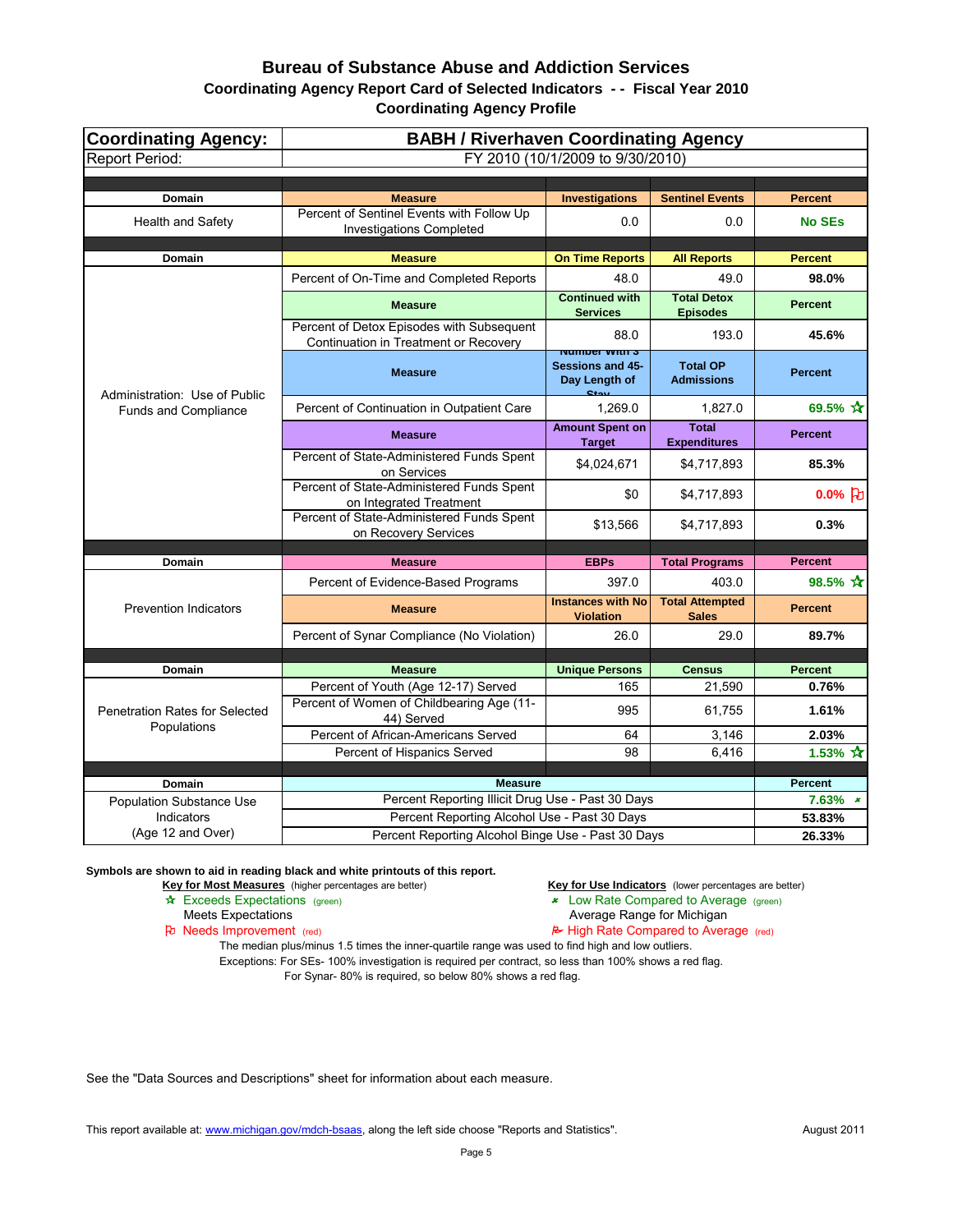| <b>Coordinating Agency:</b>           | <b>Detroit Department of Health &amp; Wellness</b>                                                 |                                                                                      |                                        |                           |  |  |  |
|---------------------------------------|----------------------------------------------------------------------------------------------------|--------------------------------------------------------------------------------------|----------------------------------------|---------------------------|--|--|--|
| <b>Report Period:</b>                 |                                                                                                    | FY 2010 (10/1/2009 to 9/30/2010)                                                     |                                        |                           |  |  |  |
|                                       |                                                                                                    |                                                                                      |                                        |                           |  |  |  |
| Domain                                | <b>Measure</b>                                                                                     | <b>Investigations</b>                                                                | <b>Sentinel Events</b>                 | <b>Percent</b>            |  |  |  |
| <b>Health and Safety</b>              | Percent of Sentinel Events with Follow Up<br><b>Investigations Completed</b>                       | 5.0                                                                                  | 5.0                                    | 100.0% $\mathbf{\hat{x}}$ |  |  |  |
| <b>Domain</b>                         | <b>Measure</b>                                                                                     | <b>On Time Reports</b>                                                               | <b>All Reports</b>                     | <b>Percent</b>            |  |  |  |
|                                       | Percent of On-Time and Completed Reports                                                           | 48.0                                                                                 | 49.0                                   | 98.0%                     |  |  |  |
|                                       | <b>Measure</b>                                                                                     | <b>Continued with</b><br><b>Services</b>                                             | <b>Total Detox</b><br><b>Episodes</b>  | <b>Percent</b>            |  |  |  |
|                                       | Percent of Detox Episodes with Subsequent<br>Continuation in Treatment or Recovery                 | 960.0                                                                                | 1,796.0                                | 53.5%                     |  |  |  |
| Administration: Use of Public         | <b>Measure</b>                                                                                     | <u>Number With S</u><br><b>Sessions and 45-</b><br>Day Length of<br>C <sub>tan</sub> | <b>Total OP</b><br><b>Admissions</b>   | <b>Percent</b>            |  |  |  |
| <b>Funds and Compliance</b>           | Percent of Continuation in Outpatient Care                                                         | 1,436.0                                                                              | 2,082.0                                | 69.0% $\star$             |  |  |  |
|                                       | <b>Measure</b>                                                                                     | <b>Amount Spent on</b><br><b>Target</b>                                              | <b>Total</b><br><b>Expenditures</b>    | <b>Percent</b>            |  |  |  |
|                                       | Percent of State-Administered Funds Spent<br>on Services                                           | \$27,027,989                                                                         | \$29,602,284                           | 91.3% $\cancel{\pi}$      |  |  |  |
|                                       | Percent of State-Administered Funds Spent<br>on Integrated Treatment                               | \$1,605,424                                                                          | \$29,602,284                           | 5.4%                      |  |  |  |
|                                       | Percent of State-Administered Funds Spent<br>on Recovery Services                                  | \$760,257                                                                            | \$29,602,284                           | 2.6%                      |  |  |  |
| <b>Domain</b>                         | <b>Measure</b>                                                                                     | <b>EBPs</b>                                                                          | <b>Total Programs</b>                  | <b>Percent</b>            |  |  |  |
|                                       |                                                                                                    |                                                                                      |                                        |                           |  |  |  |
|                                       | Percent of Evidence-Based Programs                                                                 | 195.0                                                                                | 261.0                                  | 74.7% 刊                   |  |  |  |
| <b>Prevention Indicators</b>          | <b>Measure</b>                                                                                     | <b>Instances with No</b><br><b>Violation</b>                                         | <b>Total Attempted</b><br><b>Sales</b> | <b>Percent</b>            |  |  |  |
|                                       | Percent of Synar Compliance (No Violation)                                                         | 35.0                                                                                 | 40.0                                   | 87.5%                     |  |  |  |
|                                       |                                                                                                    |                                                                                      |                                        |                           |  |  |  |
| <b>Domain</b>                         | <b>Measure</b>                                                                                     | <b>Unique Persons</b>                                                                | <b>Census</b>                          | <b>Percent</b>            |  |  |  |
| <b>Penetration Rates for Selected</b> | Percent of Youth (Age 12-17) Served<br>Percent of Women of Childbearing Age (11-<br>44) Served     | 438<br>2,074                                                                         | 53,015<br>196,246                      | 0.83%<br>1.06%            |  |  |  |
| Populations                           | Percent of African-Americans Served                                                                | 8,478                                                                                | 590,266                                | 1.44%                     |  |  |  |
|                                       | Percent of Hispanics Served                                                                        | 137                                                                                  | 48,679                                 | $0.28%$ 七                 |  |  |  |
|                                       |                                                                                                    |                                                                                      |                                        |                           |  |  |  |
| Domain                                | <b>Measure</b>                                                                                     |                                                                                      |                                        | <b>Percent</b>            |  |  |  |
| <b>Population Substance Use</b>       | Percent Reporting Illicit Drug Use - Past 30 Days                                                  |                                                                                      |                                        | 12.91% B                  |  |  |  |
| Indicators<br>(Age 12 and Over)       | Percent Reporting Alcohol Use - Past 30 Days<br>Percent Reporting Alcohol Binge Use - Past 30 Days |                                                                                      |                                        | 39.93% *<br>$21.11\%$ *   |  |  |  |
|                                       |                                                                                                    |                                                                                      |                                        |                           |  |  |  |

**Symbols are shown to aid in reading black and white printouts of this report.**

Key for Most Measures (higher percentages are better) **Key for Use Indicators** (lower percentages are better)

- \* Exceeds Expectations (green) 22 Cow Rate Compared to Average (green)
	-
- Meets Expectations<br> **Average Range for Michigan**<br> **Average Range for Michigan**<br> **Average Range for Michigan**<br> **Average Range for Michigan**<br> **Average Range for Michigan**  $\approx$  High Rate Compared to Average (red)

The median plus/minus 1.5 times the inner-quartile range was used to find high and low outliers. Exceptions: For SEs- 100% investigation is required per contract, so less than 100% shows a red flag. For Synar- 80% is required, so below 80% shows a red flag.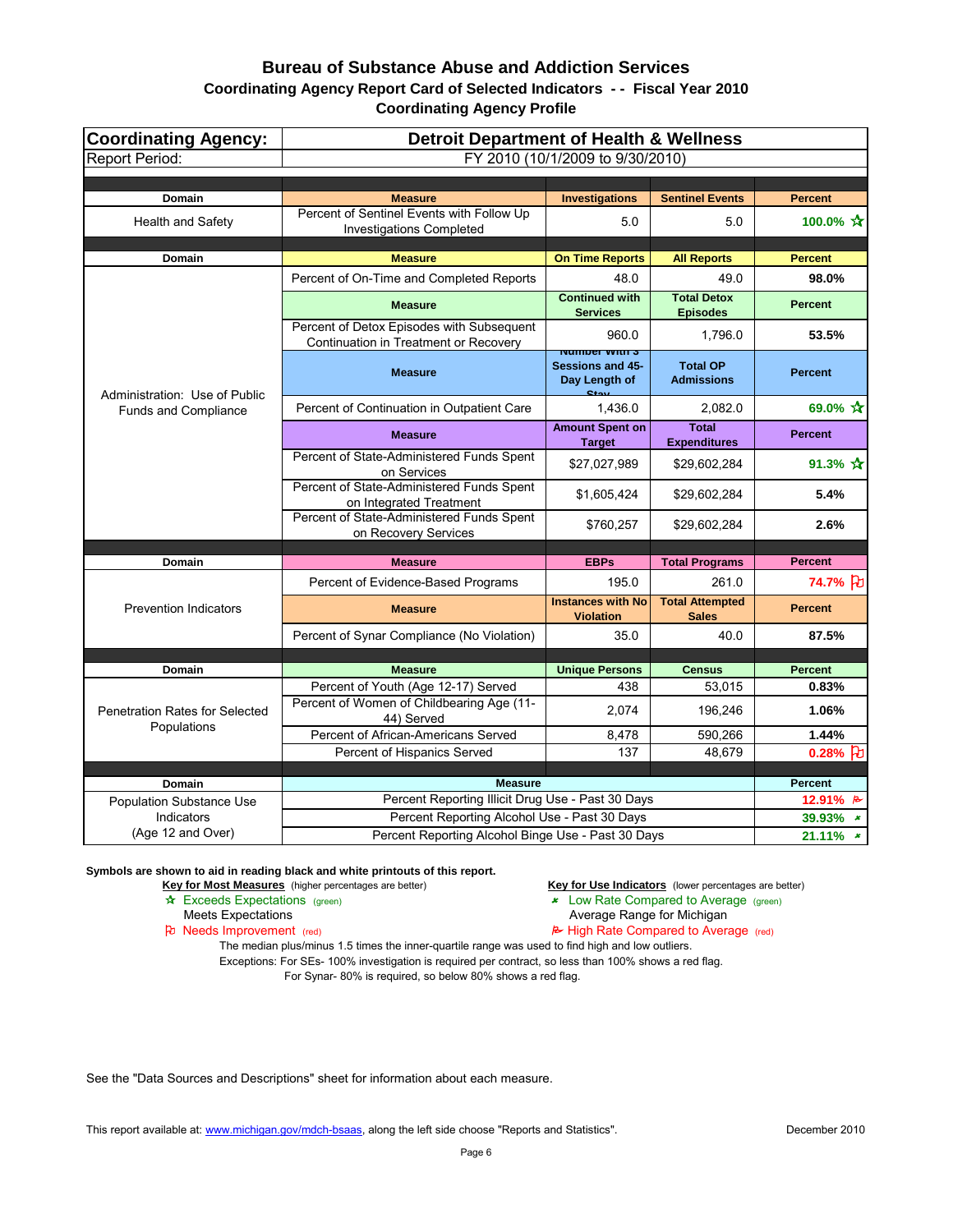#### **Bureau of Substance Abuse and Addiction Services Coordinating Agency Report Card of Selected Indicators - - Fiscal Year 2010**

**Coordinating Agency Profile**

| <b>Coordinating Agency:</b>           | <b>Genesee County Community Mental Health</b>                                      |                                                             |                                        |                                                  |  |  |  |
|---------------------------------------|------------------------------------------------------------------------------------|-------------------------------------------------------------|----------------------------------------|--------------------------------------------------|--|--|--|
| <b>Report Period:</b>                 | FY 2010 (10/1/2009 to 9/30/2010)                                                   |                                                             |                                        |                                                  |  |  |  |
|                                       |                                                                                    |                                                             |                                        |                                                  |  |  |  |
| Domain                                | <b>Measure</b>                                                                     | <b>Investigations</b>                                       | <b>Sentinel Events</b>                 | <b>Percent</b>                                   |  |  |  |
| <b>Health and Safety</b>              | Percent of Sentinel Events with Follow Up<br><b>Investigations Completed</b>       | 0.0                                                         | 1.0                                    | $0.0%$ [D]                                       |  |  |  |
| Domain                                | <b>Measure</b>                                                                     | <b>On Time Reports</b>                                      | <b>All Reports</b>                     | <b>Percent</b>                                   |  |  |  |
|                                       | Percent of On-Time and Completed Reports                                           | 44.0                                                        | 47.0                                   | 93.6%                                            |  |  |  |
|                                       | <b>Measure</b>                                                                     | <b>Continued with</b><br><b>Services</b>                    | <b>Total Detox</b><br><b>Episodes</b>  | <b>Percent</b>                                   |  |  |  |
|                                       | Percent of Detox Episodes with Subsequent<br>Continuation in Treatment or Recovery | 305.0<br><u>Number With S</u>                               | 429.0                                  | 71.1%                                            |  |  |  |
| Administration: Use of Public         | <b>Measure</b>                                                                     | <b>Sessions and 45-</b><br>Day Length of<br>C1 <sub>0</sub> | <b>Total OP</b><br><b>Admissions</b>   | <b>Percent</b>                                   |  |  |  |
| Funds and Compliance                  | Percent of Continuation in Outpatient Care                                         | 103.0                                                       | 209.0                                  | 49.3% 凡                                          |  |  |  |
|                                       | <b>Measure</b>                                                                     | <b>Amount Spent on</b><br><b>Target</b>                     | <b>Total</b><br><b>Expenditures</b>    | <b>Percent</b>                                   |  |  |  |
|                                       | Percent of State-Administered Funds Spent<br>on Services                           | \$7,630,405                                                 | \$7,743,069                            | 98.5% ☆                                          |  |  |  |
|                                       | Percent of State-Administered Funds Spent<br>on Integrated Treatment               | \$0                                                         | \$7,743,069                            | $0.0\%$ [2]                                      |  |  |  |
|                                       | Percent of State-Administered Funds Spent<br>on Recovery Services                  | \$256,012                                                   | \$7,743,069                            | 3.3% $\cancel{\pi}$                              |  |  |  |
| Domain                                | <b>Measure</b>                                                                     | <b>EBPs</b>                                                 | <b>Total Programs</b>                  | <b>Percent</b>                                   |  |  |  |
|                                       | Percent of Evidence-Based Programs                                                 | 313.0                                                       | 315.0                                  | 99.4% ☆                                          |  |  |  |
| <b>Prevention Indicators</b>          | <b>Measure</b>                                                                     | <b>Instances with No</b><br><b>Violation</b>                | <b>Total Attempted</b><br><b>Sales</b> | <b>Percent</b>                                   |  |  |  |
|                                       | Percent of Synar Compliance (No Violation)                                         | 22.0                                                        | 27.0                                   | 81.5%                                            |  |  |  |
|                                       |                                                                                    |                                                             |                                        |                                                  |  |  |  |
| Domain                                | <b>Measure</b>                                                                     | <b>Unique Persons</b>                                       | <b>Census</b>                          | <b>Percent</b>                                   |  |  |  |
| <b>Penetration Rates for Selected</b> | Percent of Youth (Age 12-17) Served<br>Percent of Women of Childbearing Age (11-   | 429<br>1,899                                                | 13,566<br>110,101                      | 3.16% $\overline{x}$<br>1.72% $\mathbf{\hat{x}}$ |  |  |  |
| Populations                           | 44) Served                                                                         |                                                             |                                        |                                                  |  |  |  |
|                                       | Percent of African-Americans Served<br>Percent of Hispanics Served                 | 1,733<br>110                                                | 61,127<br>7,812                        | $2.84\% \; \star$<br>1.41% $\mathbf{\hat{x}}$    |  |  |  |
|                                       |                                                                                    |                                                             |                                        |                                                  |  |  |  |
| Domain                                | <b>Measure</b>                                                                     |                                                             |                                        | <b>Percent</b>                                   |  |  |  |
| <b>Population Substance Use</b>       | Percent Reporting Illicit Drug Use - Past 30 Days                                  |                                                             |                                        | 10.25%                                           |  |  |  |
| Indicators                            | Percent Reporting Alcohol Use - Past 30 Days                                       |                                                             |                                        | 51.08%                                           |  |  |  |
| (Age 12 and Over)                     | Percent Reporting Alcohol Binge Use - Past 30 Days                                 | 22.39%                                                      |                                        |                                                  |  |  |  |

**Symbols are shown to aid in reading black and white printouts of this report.**

**Key for Most Measures** (higher percentages are better) **Key for Use Indicators** (lower percentages are better) **A**<br>**Exceeds Expectations** (green) **A** Exceeds Expectations (green)

- $\star$  Low Rate Compared to Average (green)
	-

Meets Expectations<br> **Average Range for Michigan**<br> **Average Range for Michigan**<br> **Average Range for Michigan**<br> **Average Range for Michigan**<br> **Average Range for Michigan**  $\approx$  High Rate Compared to Average (red)

The median plus/minus 1.5 times the inner-quartile range was used to find high and low outliers. Exceptions: For SEs- 100% investigation is required per contract, so less than 100% shows a red flag. For Synar- 80% is required, so below 80% shows a red flag.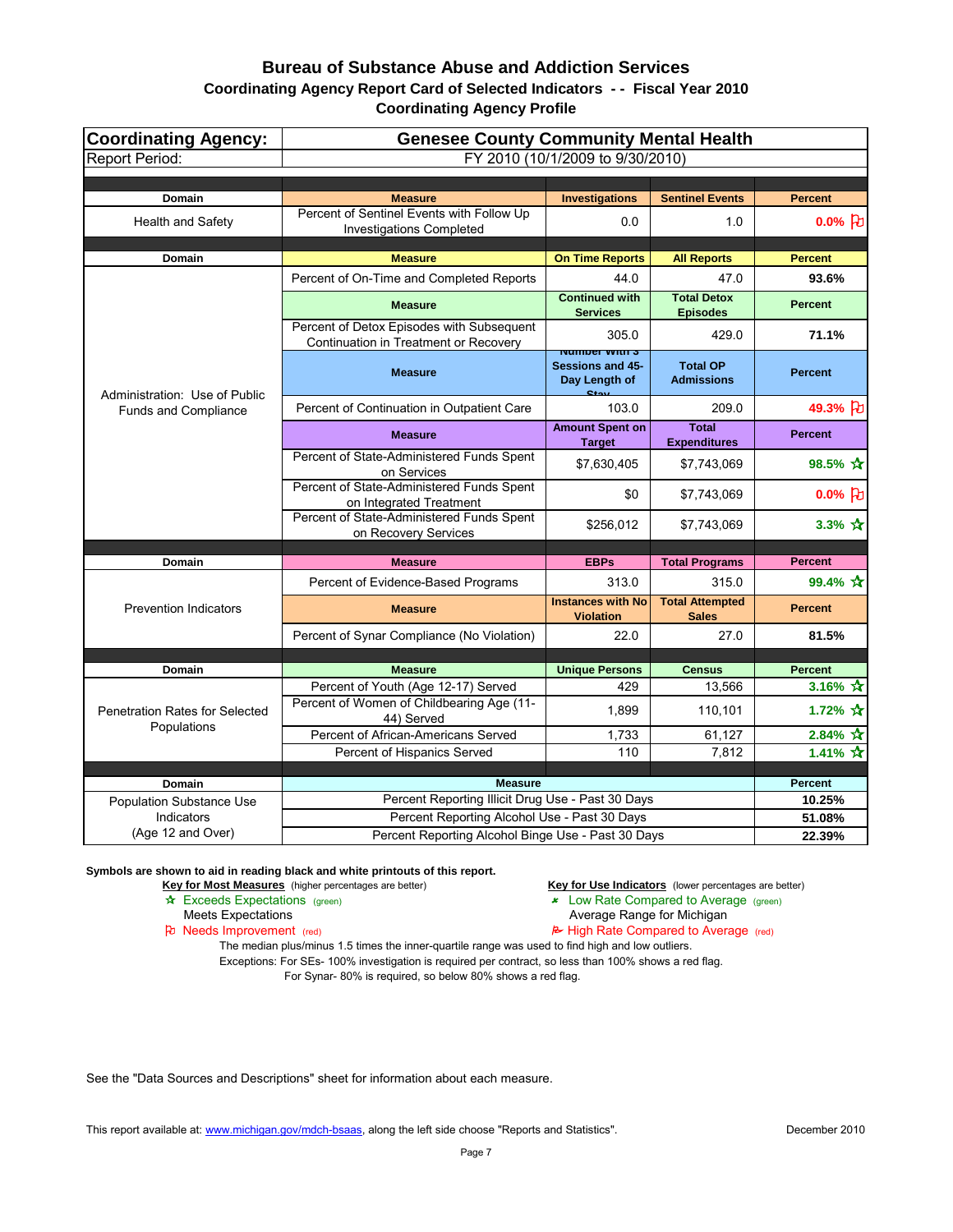## **Bureau of Substance Abuse and Addiction Services Coordinating Agency Report Card of Selected Indicators - - Fiscal Year 2010**

| <b>Coordinating Agency Profile</b> |  |  |
|------------------------------------|--|--|
|------------------------------------|--|--|

| <b>Coordinating Agency:</b>           | Kalamazoo Community M.H. & S.A. Services                                           |                                                                                     |                                        |                    |  |  |  |
|---------------------------------------|------------------------------------------------------------------------------------|-------------------------------------------------------------------------------------|----------------------------------------|--------------------|--|--|--|
| <b>Report Period:</b>                 | FY 2010 (10/1/2009 to 9/30/2010)                                                   |                                                                                     |                                        |                    |  |  |  |
|                                       |                                                                                    |                                                                                     |                                        |                    |  |  |  |
| Domain                                | <b>Measure</b>                                                                     | <b>Investigations</b>                                                               | <b>Sentinel Events</b>                 | <b>Percent</b>     |  |  |  |
| <b>Health and Safety</b>              | Percent of Sentinel Events with Follow Up<br><b>Investigations Completed</b>       | 0.0                                                                                 | 0.0                                    | <b>No SEs</b>      |  |  |  |
| Domain                                | <b>Measure</b>                                                                     | <b>On Time Reports</b>                                                              | <b>All Reports</b>                     | <b>Percent</b>     |  |  |  |
|                                       | Percent of On-Time and Completed Reports                                           | 42.0                                                                                | 49.0                                   | 85.7%              |  |  |  |
|                                       | <b>Measure</b>                                                                     | <b>Continued with</b><br><b>Services</b>                                            | <b>Total Detox</b><br><b>Episodes</b>  | <b>Percent</b>     |  |  |  |
|                                       | Percent of Detox Episodes with Subsequent<br>Continuation in Treatment or Recovery | 53.0                                                                                | 149.0                                  | 35.6%              |  |  |  |
| Administration: Use of Public         | <b>Measure</b>                                                                     | <u>inumber with 5</u><br><b>Sessions and 45-</b><br>Day Length of<br>C <sub>4</sub> | <b>Total OP</b><br><b>Admissions</b>   | <b>Percent</b>     |  |  |  |
| <b>Funds and Compliance</b>           | Percent of Continuation in Outpatient Care                                         | 1,194.0                                                                             | 1,750.0                                | 68.2%              |  |  |  |
|                                       | <b>Measure</b>                                                                     | <b>Amount Spent on</b><br><b>Target</b>                                             | <b>Total</b><br><b>Expenditures</b>    | <b>Percent</b>     |  |  |  |
|                                       | Percent of State-Administered Funds Spent<br>on Services                           | \$6,015,969                                                                         | \$6,800,297                            | 88.5%              |  |  |  |
|                                       | Percent of State-Administered Funds Spent<br>on Integrated Treatment               | \$72,320                                                                            | \$6,800,297                            | 1.1%               |  |  |  |
|                                       | Percent of State-Administered Funds Spent<br>on Recovery Services                  | \$0                                                                                 | \$6,800,297                            | $0.0\%$ [わ         |  |  |  |
| <b>Domain</b>                         | <b>Measure</b>                                                                     | <b>EBPs</b>                                                                         | <b>Total Programs</b>                  | <b>Percent</b>     |  |  |  |
|                                       | Percent of Evidence-Based Programs                                                 | 424.0                                                                               | 437.0                                  | 97.0%              |  |  |  |
| <b>Prevention Indicators</b>          | <b>Measure</b>                                                                     | <b>Instances with No</b><br><b>Violation</b>                                        | <b>Total Attempted</b><br><b>Sales</b> | <b>Percent</b>     |  |  |  |
|                                       | Percent of Synar Compliance (No Violation)                                         | 27.0                                                                                | 31.0                                   | 87.1%              |  |  |  |
|                                       |                                                                                    |                                                                                     |                                        |                    |  |  |  |
| Domain                                | <b>Measure</b>                                                                     | <b>Unique Persons</b>                                                               | <b>Census</b>                          | <b>Percent</b>     |  |  |  |
| <b>Penetration Rates for Selected</b> | Percent of Youth (Age 12-17) Served<br>Percent of Women of Childbearing Age (11-   | 67<br>1,005                                                                         | 25,876<br>104,723                      | $0.26%$ J<br>0.96% |  |  |  |
| Populations                           | 44) Served<br>Percent of African-Americans Served                                  | 329                                                                                 | 35,061                                 | 0.94%              |  |  |  |
|                                       | Percent of Hispanics Served                                                        | 70                                                                                  | 17,729                                 | $0.39%$ FU         |  |  |  |
|                                       |                                                                                    |                                                                                     |                                        |                    |  |  |  |
| <b>Domain</b>                         | <b>Measure</b>                                                                     |                                                                                     |                                        | <b>Percent</b>     |  |  |  |
| <b>Population Substance Use</b>       | Percent Reporting Illicit Drug Use - Past 30 Days                                  |                                                                                     |                                        | 8.86%              |  |  |  |
| Indicators<br>(Age 12 and Over)       | Percent Reporting Alcohol Use - Past 30 Days                                       |                                                                                     |                                        | 53.86%             |  |  |  |
|                                       | Percent Reporting Alcohol Binge Use - Past 30 Days                                 |                                                                                     |                                        | 25.14%             |  |  |  |

**Symbols are shown to aid in reading black and white printouts of this report.**

Key for Most Measures (higher percentages are better) **Key for Use Indicators** (lower percentages are better)

- \* Exceeds Expectations (green) 22 Cow Rate Compared to Average (green)
	-
- Meets Expectations<br> **Average Range for Michigan**<br> **Average Range for Michigan**<br> **Average Range for Michigan**<br> **Average Range for Michigan**<br> **Average Range for Michigan**  $\approx$  High Rate Compared to Average (red)

The median plus/minus 1.5 times the inner-quartile range was used to find high and low outliers. Exceptions: For SEs- 100% investigation is required per contract, so less than 100% shows a red flag. For Synar- 80% is required, so below 80% shows a red flag.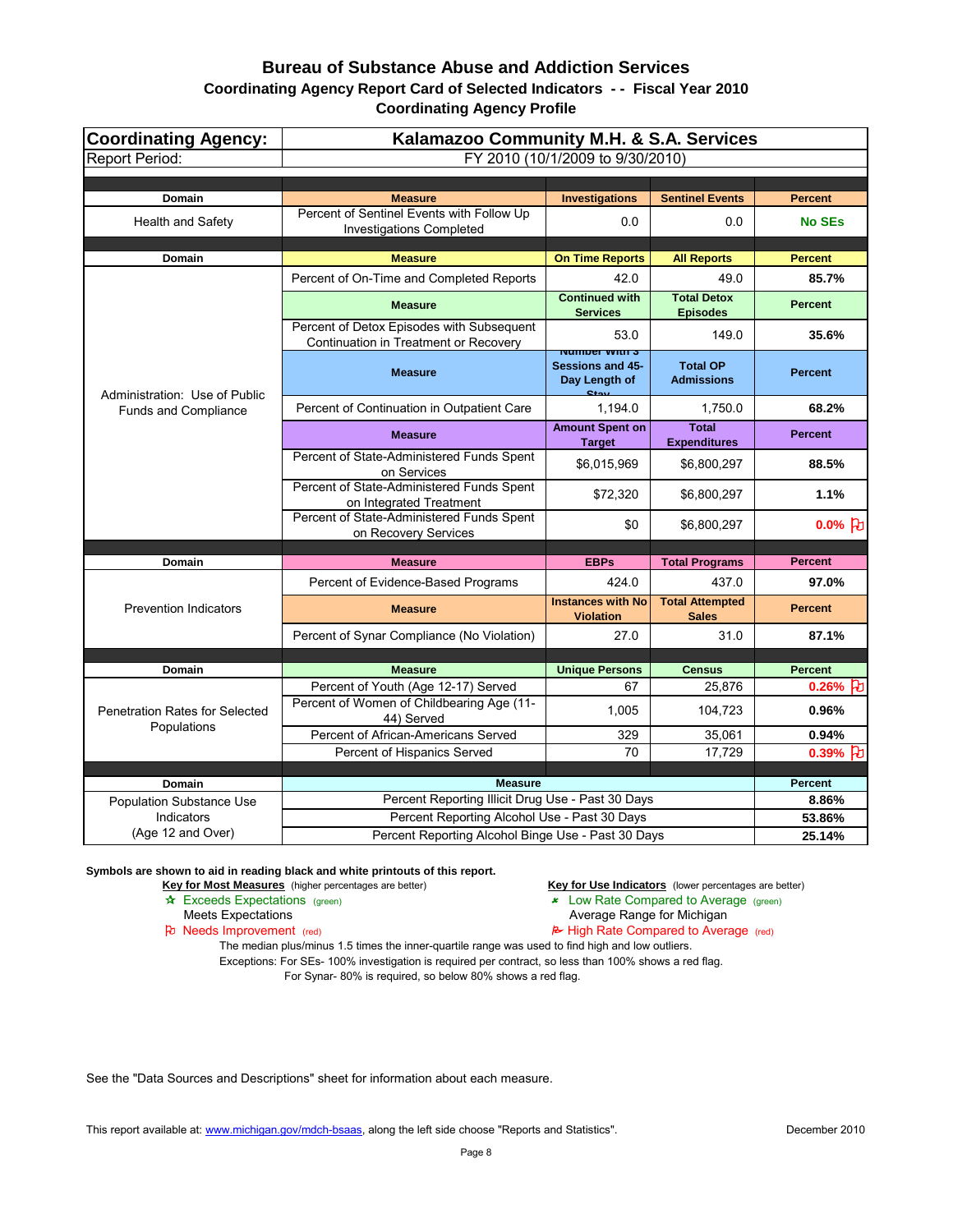| <b>Coordinating Agency:</b>           | <b>Lakeshore Coordinating Council</b>                                                              |                                                              |                                        |                |  |  |  |
|---------------------------------------|----------------------------------------------------------------------------------------------------|--------------------------------------------------------------|----------------------------------------|----------------|--|--|--|
| <b>Report Period:</b>                 |                                                                                                    | FY 2010 (10/1/2009 to 9/30/2010)                             |                                        |                |  |  |  |
|                                       |                                                                                                    |                                                              |                                        |                |  |  |  |
| <b>Domain</b>                         | <b>Measure</b>                                                                                     | <b>Investigations</b>                                        | <b>Sentinel Events</b>                 | <b>Percent</b> |  |  |  |
| <b>Health and Safety</b>              | Percent of Sentinel Events with Follow Up<br><b>Investigations Completed</b>                       | 1.0                                                          | 4.0                                    | 25.0% }        |  |  |  |
| Domain                                | <b>Measure</b>                                                                                     | <b>On Time Reports</b>                                       | <b>All Reports</b>                     | <b>Percent</b> |  |  |  |
|                                       | Percent of On-Time and Completed Reports                                                           | 57.0                                                         | 59.0                                   | 96.6%          |  |  |  |
|                                       | <b>Measure</b>                                                                                     | <b>Continued with</b><br><b>Services</b>                     | <b>Total Detox</b><br><b>Episodes</b>  | <b>Percent</b> |  |  |  |
|                                       | Percent of Detox Episodes with Subsequent<br>Continuation in Treatment or Recovery                 | 206.0<br><u>Number With S</u>                                | 313.0                                  | 65.8%          |  |  |  |
| Administration: Use of Public         | <b>Measure</b>                                                                                     | <b>Sessions and 45-</b><br>Day Length of<br>C <sub>tan</sub> | <b>Total OP</b><br><b>Admissions</b>   | <b>Percent</b> |  |  |  |
| <b>Funds and Compliance</b>           | Percent of Continuation in Outpatient Care                                                         | 1,713.0                                                      | 2,842.0                                | 60.3%          |  |  |  |
|                                       | <b>Measure</b>                                                                                     | <b>Amount Spent on</b><br><b>Target</b>                      | <b>Total</b><br><b>Expenditures</b>    | <b>Percent</b> |  |  |  |
|                                       | Percent of State-Administered Funds Spent<br>on Services                                           | \$6,361,696                                                  | \$6,918,120                            | 92.0% $\star$  |  |  |  |
|                                       | Percent of State-Administered Funds Spent<br>on Integrated Treatment                               | \$23,275                                                     | \$6,918,120                            | 0.3%           |  |  |  |
|                                       | Percent of State-Administered Funds Spent<br>on Recovery Services                                  | \$0                                                          | \$6,918,120                            | $0.0\%$ [七]    |  |  |  |
|                                       |                                                                                                    |                                                              |                                        |                |  |  |  |
| Domain                                | <b>Measure</b>                                                                                     | <b>EBPs</b>                                                  | <b>Total Programs</b>                  | <b>Percent</b> |  |  |  |
|                                       | Percent of Evidence-Based Programs                                                                 | 165.0                                                        | 168.0                                  | 98.2%          |  |  |  |
| <b>Prevention Indicators</b>          | <b>Measure</b>                                                                                     | <b>Instances with No</b><br><b>Violation</b>                 | <b>Total Attempted</b><br><b>Sales</b> | <b>Percent</b> |  |  |  |
|                                       | Percent of Synar Compliance (No Violation)                                                         | 25.0                                                         | 29.0                                   | 86.2%          |  |  |  |
|                                       |                                                                                                    |                                                              |                                        |                |  |  |  |
| Domain                                | <b>Measure</b>                                                                                     | <b>Unique Persons</b>                                        | <b>Census</b>                          | <b>Percent</b> |  |  |  |
| <b>Penetration Rates for Selected</b> | Percent of Youth (Age 12-17) Served<br>Percent of Women of Childbearing Age (11-<br>44) Served     | 333<br>1,377                                                 | 50,545<br>190,408                      | 0.66%<br>0.72% |  |  |  |
| Populations                           | Percent of African-Americans Served                                                                | 943                                                          | 37,268                                 | 2.53%          |  |  |  |
|                                       | Percent of Hispanics Served                                                                        | 224                                                          | 26,602                                 | 0.84%          |  |  |  |
|                                       |                                                                                                    |                                                              |                                        |                |  |  |  |
| Domain                                | <b>Measure</b>                                                                                     |                                                              |                                        | <b>Percent</b> |  |  |  |
| <b>Population Substance Use</b>       | Percent Reporting Illicit Drug Use - Past 30 Days                                                  |                                                              |                                        | 8.54%          |  |  |  |
| Indicators<br>(Age 12 and Over)       | Percent Reporting Alcohol Use - Past 30 Days<br>Percent Reporting Alcohol Binge Use - Past 30 Days |                                                              |                                        | 54.11%         |  |  |  |
|                                       |                                                                                                    | 23.92%                                                       |                                        |                |  |  |  |

**Symbols are shown to aid in reading black and white printouts of this report.**

**Key for Most Measures** (higher percentages are better) **Key for Use Indicators** (lower percentages are better) **A**<br>**Exceeds Expectations** (green) **A** Exceeds Expectations (green)

- $\overline{\smash{\star}}$  Low Rate Compared to Average (green)
	-

Meets Expectations<br> **Average Range for Michigan**<br> **Average Range for Michigan**<br> **Average Range for Michigan**<br> **Average Range for Michigan**<br> **Average Range for Michigan**  $\approx$  High Rate Compared to Average (red)

The median plus/minus 1.5 times the inner-quartile range was used to find high and low outliers. Exceptions: For SEs- 100% investigation is required per contract, so less than 100% shows a red flag. For Synar- 80% is required, so below 80% shows a red flag.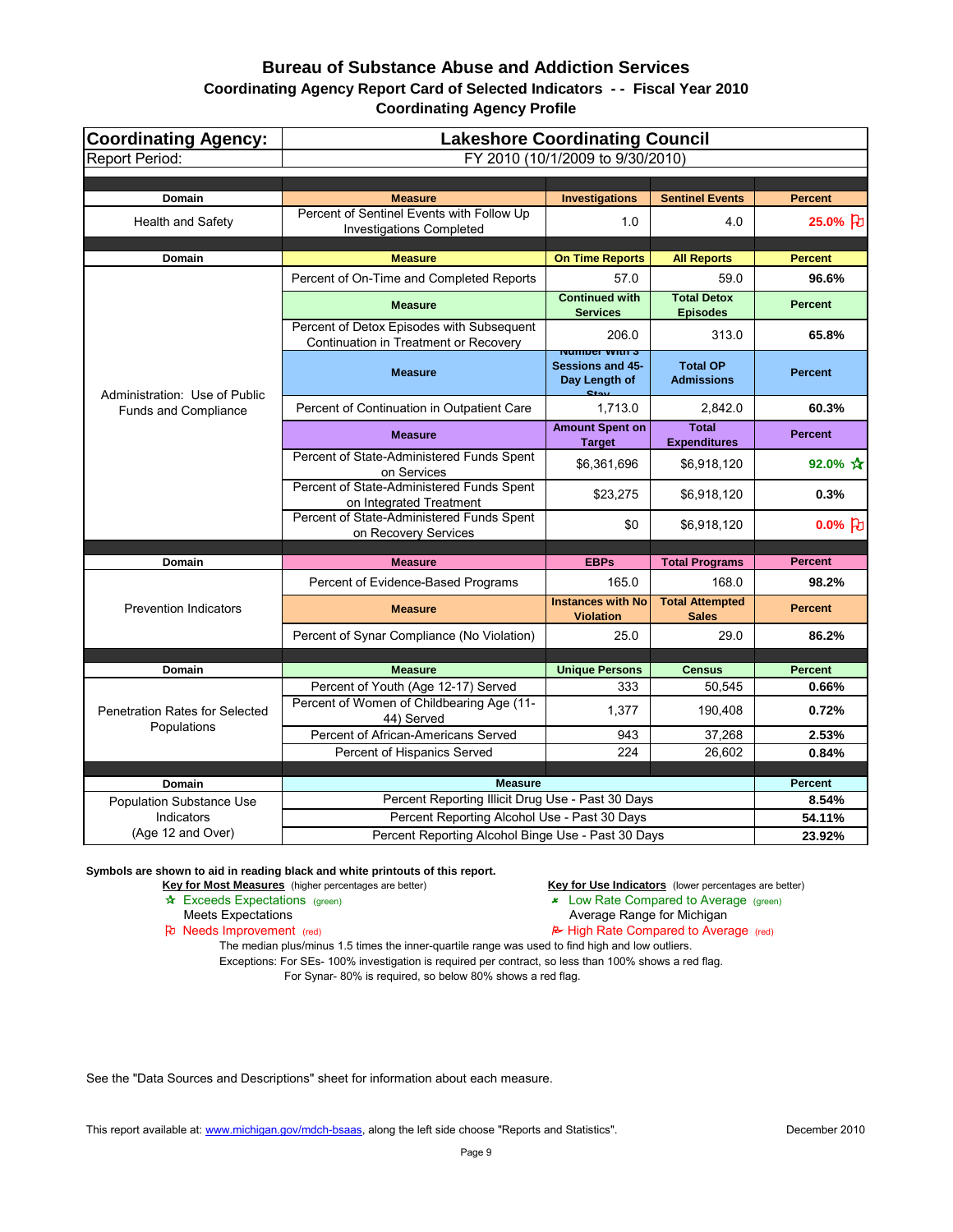| <b>Coordinating Agency:</b>                   | <b>Macomb County Community Mental Health</b>                                       |                                                               |                                        |                     |  |  |  |
|-----------------------------------------------|------------------------------------------------------------------------------------|---------------------------------------------------------------|----------------------------------------|---------------------|--|--|--|
| <b>Report Period:</b>                         | FY 2010 (10/1/2009 to 9/30/2010)                                                   |                                                               |                                        |                     |  |  |  |
|                                               |                                                                                    |                                                               |                                        |                     |  |  |  |
| Domain                                        | <b>Measure</b>                                                                     | <b>Investigations</b>                                         | <b>Sentinel Events</b>                 | <b>Percent</b>      |  |  |  |
| <b>Health and Safety</b>                      | Percent of Sentinel Events with Follow Up<br><b>Investigations Completed</b>       | 0.0                                                           | 0.0                                    | <b>No SEs</b>       |  |  |  |
| <b>Domain</b>                                 | <b>Measure</b>                                                                     | <b>On Time Reports</b>                                        | <b>All Reports</b>                     | <b>Percent</b>      |  |  |  |
|                                               | Percent of On-Time and Completed Reports                                           | 48.0                                                          | 49.0                                   | 98.0%               |  |  |  |
|                                               | <b>Measure</b>                                                                     | <b>Continued with</b><br><b>Services</b>                      | <b>Total Detox</b><br><b>Episodes</b>  | <b>Percent</b>      |  |  |  |
|                                               | Percent of Detox Episodes with Subsequent<br>Continuation in Treatment or Recovery | 451.0<br><b>NUMBER WILLE</b>                                  | 698.0                                  | 64.6%               |  |  |  |
| Administration: Use of Public                 | <b>Measure</b>                                                                     | <b>Sessions and 45-</b><br>Day Length of<br>$C_{\text{full}}$ | <b>Total OP</b><br><b>Admissions</b>   | <b>Percent</b>      |  |  |  |
| <b>Funds and Compliance</b>                   | Percent of Continuation in Outpatient Care                                         | 1,292.0                                                       | 2,280.0                                | 56.7%               |  |  |  |
|                                               | <b>Measure</b>                                                                     | <b>Amount Spent on</b><br><b>Target</b>                       | <b>Total</b><br><b>Expenditures</b>    | <b>Percent</b>      |  |  |  |
|                                               | Percent of State-Administered Funds Spent<br>on Services                           | \$6,608,946                                                   | \$7,472,475                            | 88.4%               |  |  |  |
|                                               | Percent of State-Administered Funds Spent<br>on Integrated Treatment               | \$711,612                                                     | \$7,472,475                            | 9.5% $\bm{\hat{x}}$ |  |  |  |
|                                               | Percent of State-Administered Funds Spent<br>on Recovery Services                  | \$40,465                                                      | \$7,472,475                            | 0.5%                |  |  |  |
| <b>Domain</b>                                 | <b>Measure</b>                                                                     | <b>EBPs</b>                                                   | <b>Total Programs</b>                  | <b>Percent</b>      |  |  |  |
|                                               |                                                                                    |                                                               |                                        | 100.0% ☆            |  |  |  |
|                                               | Percent of Evidence-Based Programs                                                 | 616.0                                                         | 616.0                                  |                     |  |  |  |
| <b>Prevention Indicators</b>                  | <b>Measure</b>                                                                     | <b>Instances with No</b><br><b>Violation</b>                  | <b>Total Attempted</b><br><b>Sales</b> | <b>Percent</b>      |  |  |  |
|                                               | Percent of Synar Compliance (No Violation)                                         | 36.0                                                          | 38.0                                   | 94.7%               |  |  |  |
| Domain                                        | <b>Measure</b>                                                                     | <b>Unique Persons</b>                                         | <b>Census</b>                          | <b>Percent</b>      |  |  |  |
|                                               | Percent of Youth (Age 12-17) Served                                                | 221                                                           | 50,651                                 | 0.44%               |  |  |  |
| <b>Penetration Rates for Selected</b>         | Percent of Women of Childbearing Age (11-<br>44) Served                            | 1,670                                                         | 205,356                                | 0.81%               |  |  |  |
| Populations                                   | Percent of African-Americans Served                                                | 320                                                           | 49,175                                 | $0.65%$ U           |  |  |  |
|                                               | Percent of Hispanics Served                                                        | 35                                                            | 11,865                                 | $0.29%$ 七           |  |  |  |
|                                               |                                                                                    |                                                               |                                        |                     |  |  |  |
| <b>Domain</b>                                 | <b>Measure</b><br>Percent Reporting Illicit Drug Use - Past 30 Days                |                                                               |                                        | Percent<br>8.30%    |  |  |  |
| <b>Population Substance Use</b><br>Indicators | Percent Reporting Alcohol Use - Past 30 Days                                       |                                                               |                                        | 57.76%              |  |  |  |
| (Age 12 and Over)                             | Percent Reporting Alcohol Binge Use - Past 30 Days                                 |                                                               |                                        | 25.28%              |  |  |  |

**Symbols are shown to aid in reading black and white printouts of this report.**

Key for Most Measures (higher percentages are better) **Key for Use Indicators** (lower percentages are better)

- \* Exceeds Expectations (green) 22 Cow Rate Compared to Average (green)
	-

Meets Expectations<br> **Average Range for Michigan**<br> **Average Range for Michigan**<br> **Average Range for Michigan**<br> **Average Range for Michigan**<br> **Average Range for Michigan**  $\approx$  High Rate Compared to Average (red)

The median plus/minus 1.5 times the inner-quartile range was used to find high and low outliers. Exceptions: For SEs- 100% investigation is required per contract, so less than 100% shows a red flag. For Synar- 80% is required, so below 80% shows a red flag.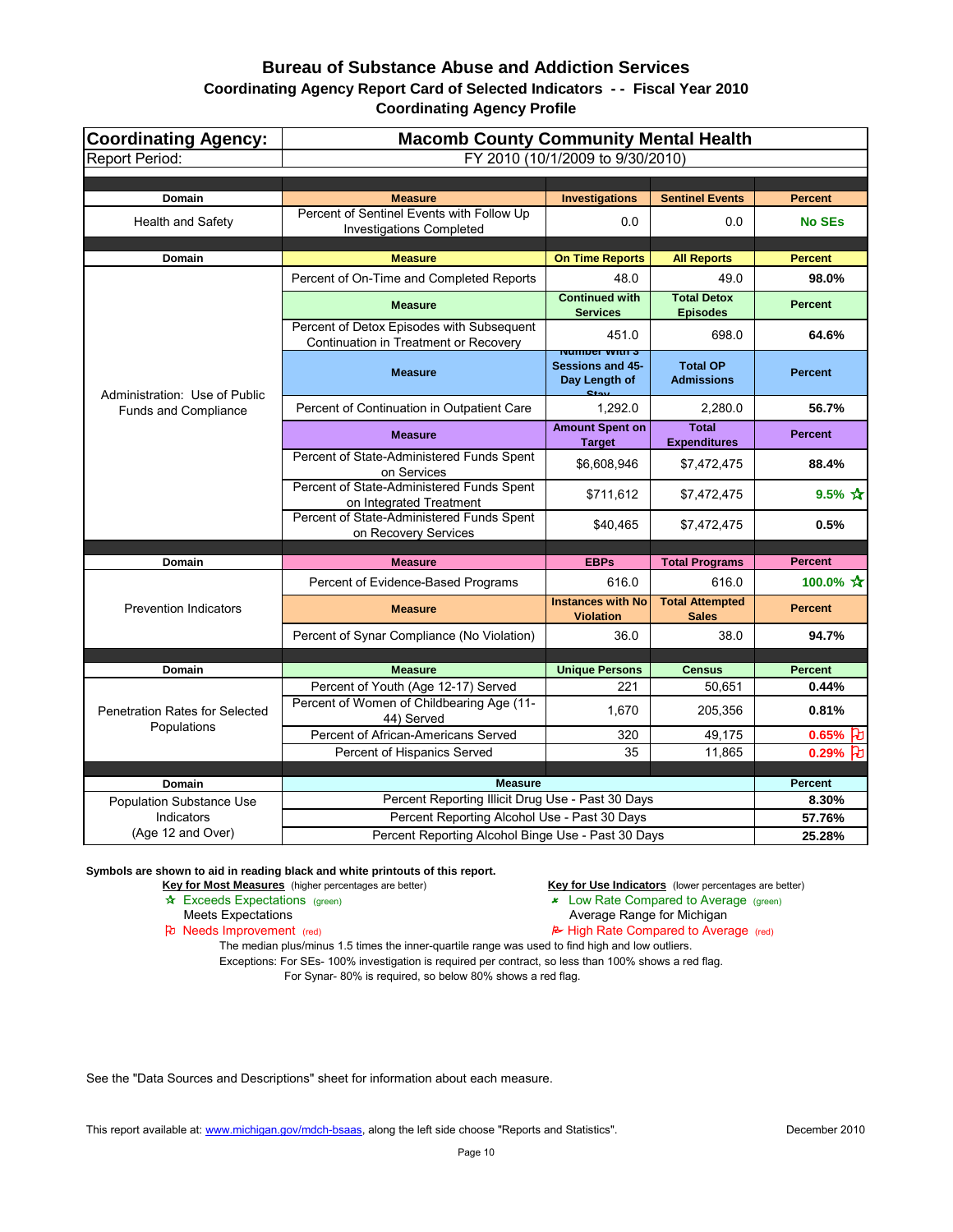| <b>Coordinating Agency:</b>                          | <b>Mid-South Substance Abuse Commission</b>                                        |                                                                                       |                                        |                          |
|------------------------------------------------------|------------------------------------------------------------------------------------|---------------------------------------------------------------------------------------|----------------------------------------|--------------------------|
| <b>Report Period:</b>                                |                                                                                    | FY 2010 (10/1/2009 to 9/30/2010)                                                      |                                        |                          |
|                                                      |                                                                                    |                                                                                       |                                        |                          |
| <b>Domain</b>                                        | <b>Measure</b>                                                                     | <b>Investigations</b>                                                                 | <b>Sentinel Events</b>                 | <b>Percent</b>           |
| <b>Health and Safety</b>                             | Percent of Sentinel Events with Follow Up<br><b>Investigations Completed</b>       | 0.0                                                                                   | 0.0                                    | <b>No SEs</b>            |
| <b>Domain</b>                                        | <b>Measure</b>                                                                     | <b>On Time Reports</b>                                                                | <b>All Reports</b>                     | <b>Percent</b>           |
|                                                      | Percent of On-Time and Completed Reports                                           | 60.0                                                                                  | 61.0                                   | 98.4%                    |
|                                                      | <b>Measure</b>                                                                     | <b>Continued with</b><br><b>Services</b>                                              | <b>Total Detox</b><br><b>Episodes</b>  | <b>Percent</b>           |
|                                                      | Percent of Detox Episodes with Subsequent<br>Continuation in Treatment or Recovery | 228.0                                                                                 | 468.0                                  | 48.7%                    |
| Administration: Use of Public                        | <b>Measure</b>                                                                     | <u>inumber with 5</u><br><b>Sessions and 45-</b><br>Day Length of<br>C <sub>tan</sub> | <b>Total OP</b><br><b>Admissions</b>   | <b>Percent</b>           |
| Funds and Compliance                                 | Percent of Continuation in Outpatient Care                                         | 2,020.0                                                                               | 3,242.0                                | 62.3%                    |
|                                                      | <b>Measure</b>                                                                     | <b>Amount Spent on</b><br><b>Target</b>                                               | <b>Total</b><br><b>Expenditures</b>    | <b>Percent</b>           |
|                                                      | Percent of State-Administered Funds Spent<br>on Services                           | \$9,881,494                                                                           | \$10,903,148                           | 90.6% $\mathbf{\hat{x}}$ |
|                                                      | Percent of State-Administered Funds Spent<br>on Integrated Treatment               | \$1,789,994                                                                           | \$10,903,148                           | 16.4% $\mathbf{\hat{x}}$ |
|                                                      | Percent of State-Administered Funds Spent<br>on Recovery Services                  | \$36,322                                                                              | \$10,903,148                           | 0.3%                     |
| <b>Domain</b>                                        | <b>Measure</b>                                                                     | <b>EBPs</b>                                                                           | <b>Total Programs</b>                  | <b>Percent</b>           |
|                                                      |                                                                                    |                                                                                       |                                        |                          |
| <b>Prevention Indicators</b>                         | Percent of Evidence-Based Programs                                                 | 132.0                                                                                 | 164.0                                  | 80.5% 刊                  |
|                                                      | <b>Measure</b>                                                                     | <b>Instances with No</b><br><b>Violation</b>                                          | <b>Total Attempted</b><br><b>Sales</b> | <b>Percent</b>           |
|                                                      | Percent of Synar Compliance (No Violation)                                         | 37.0                                                                                  | 45.0                                   | 82.2%                    |
|                                                      |                                                                                    |                                                                                       |                                        |                          |
| <b>Domain</b>                                        | <b>Measure</b>                                                                     | <b>Unique Persons</b>                                                                 | <b>Census</b>                          | <b>Percent</b>           |
| <b>Penetration Rates for Selected</b><br>Populations | Percent of Youth (Age 12-17) Served<br>Percent of Women of Childbearing Age (11-   | 299<br>1,883                                                                          | 63,365<br>278,694                      | 0.47%<br>0.68%           |
|                                                      | 44) Served                                                                         |                                                                                       |                                        |                          |
|                                                      | Percent of African-Americans Served                                                | 780                                                                                   | 46,869                                 | 1.66%                    |
|                                                      | Percent of Hispanics Served                                                        | 305                                                                                   | 30,594                                 | 1.00%                    |
| <b>Domain</b>                                        | <b>Measure</b>                                                                     |                                                                                       |                                        | <b>Percent</b>           |
| <b>Population Substance Use</b>                      | Percent Reporting Illicit Drug Use - Past 30 Days                                  |                                                                                       |                                        | 9.84%                    |
| Indicators                                           | Percent Reporting Alcohol Use - Past 30 Days                                       |                                                                                       |                                        | 57.38%                   |
| (Age 12 and Over)                                    | Percent Reporting Alcohol Binge Use - Past 30 Days                                 |                                                                                       |                                        | 28.02%                   |

**Symbols are shown to aid in reading black and white printouts of this report.**

Key for Most Measures (higher percentages are better) **Key for Use Indicators** (lower percentages are better)

- \* Exceeds Expectations (green) 22 Cow Rate Compared to Average (green)
	-
- Meets Expectations<br> **Average Range for Michigan**<br> **Average Range for Michigan**<br> **Average Range for Michigan**<br> **Average Range for Michigan**<br> **Average Range for Michigan**  $\approx$  High Rate Compared to Average (red)

The median plus/minus 1.5 times the inner-quartile range was used to find high and low outliers. Exceptions: For SEs- 100% investigation is required per contract, so less than 100% shows a red flag. For Synar- 80% is required, so below 80% shows a red flag.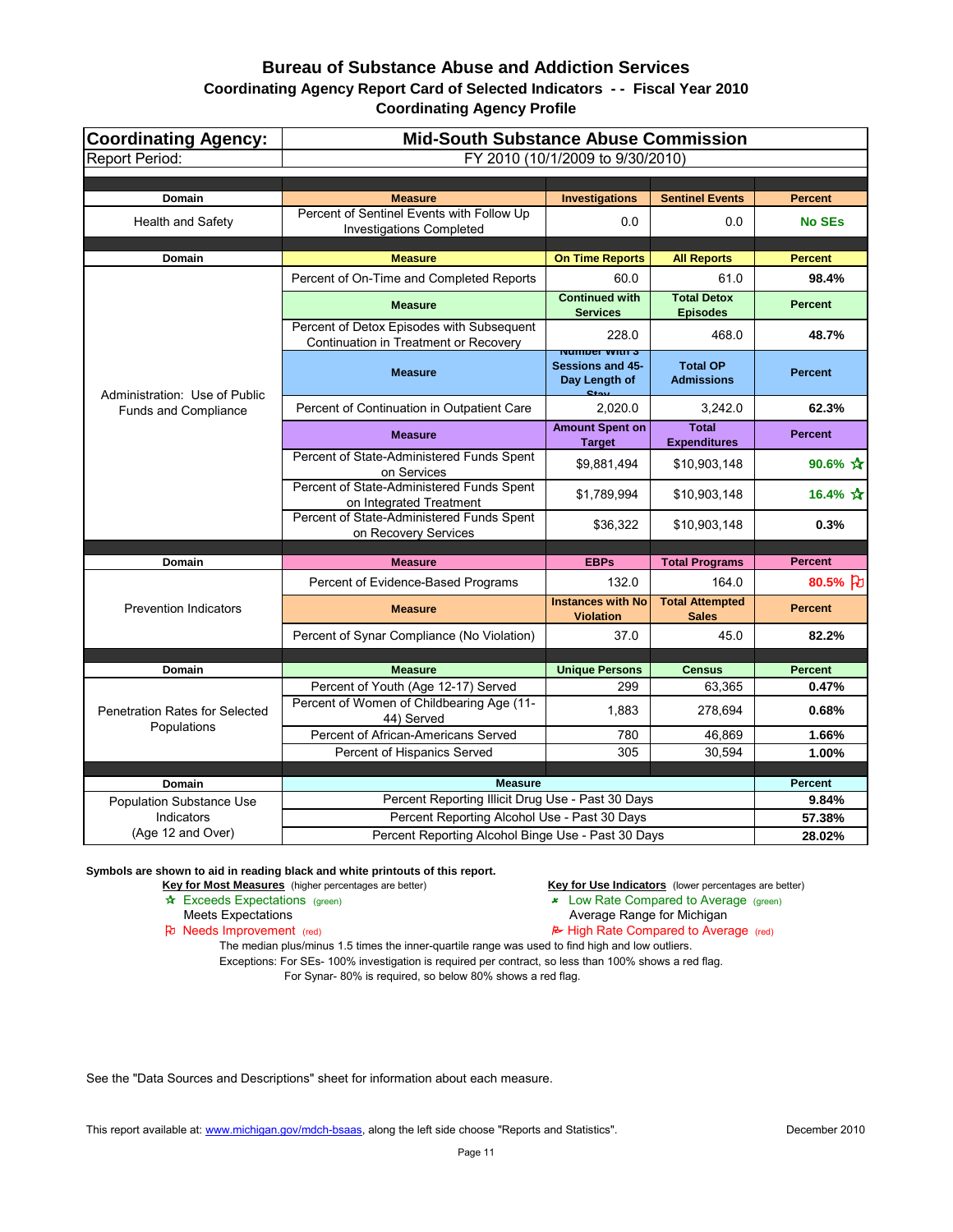| <b>Coordinating Agency:</b>                          | network180                                                                         |                                                                                      |                                        |                           |
|------------------------------------------------------|------------------------------------------------------------------------------------|--------------------------------------------------------------------------------------|----------------------------------------|---------------------------|
| <b>Report Period:</b>                                |                                                                                    | FY 2010 (10/1/2009 to 9/30/2010)                                                     |                                        |                           |
|                                                      |                                                                                    |                                                                                      |                                        |                           |
| Domain                                               | <b>Measure</b>                                                                     | <b>Investigations</b>                                                                | <b>Sentinel Events</b>                 | <b>Percent</b>            |
| <b>Health and Safety</b>                             | Percent of Sentinel Events with Follow Up<br><b>Investigations Completed</b>       | 0.0                                                                                  | 4.0                                    | $0.0\%$ [D]               |
| <b>Domain</b>                                        | <b>Measure</b>                                                                     | <b>On Time Reports</b>                                                               | <b>All Reports</b>                     | <b>Percent</b>            |
|                                                      | Percent of On-Time and Completed Reports                                           | 61.0                                                                                 | 61.0                                   | 100.0% $\mathbf{\hat{x}}$ |
|                                                      | <b>Measure</b>                                                                     | <b>Continued with</b><br><b>Services</b>                                             | <b>Total Detox</b><br><b>Episodes</b>  | <b>Percent</b>            |
|                                                      | Percent of Detox Episodes with Subsequent<br>Continuation in Treatment or Recovery | 121.0                                                                                | 248.0                                  | 48.8%                     |
| Administration: Use of Public                        | <b>Measure</b>                                                                     | <u>Number With S</u><br><b>Sessions and 45-</b><br>Day Length of<br>C <sub>tan</sub> | <b>Total OP</b><br><b>Admissions</b>   | <b>Percent</b>            |
| <b>Funds and Compliance</b>                          | Percent of Continuation in Outpatient Care                                         | 1,164.0                                                                              | 1,767.0                                | 65.9%                     |
|                                                      | <b>Measure</b>                                                                     | <b>Amount Spent on</b><br><b>Target</b>                                              | <b>Total</b><br><b>Expenditures</b>    | <b>Percent</b>            |
|                                                      | Percent of State-Administered Funds Spent<br>on Services                           | \$7,083,862                                                                          | \$7,915,170                            | 89.5%                     |
|                                                      | Percent of State-Administered Funds Spent<br>on Integrated Treatment               | \$124,004                                                                            | \$7,915,170                            | 1.6%                      |
|                                                      | Percent of State-Administered Funds Spent<br>on Recovery Services                  | \$138,437                                                                            | \$7,915,170                            | 1.7%                      |
| <b>Domain</b>                                        | <b>Measure</b>                                                                     | <b>Percent</b>                                                                       |                                        |                           |
|                                                      |                                                                                    | <b>EBPs</b>                                                                          | <b>Total Programs</b>                  |                           |
| <b>Prevention Indicators</b>                         | Percent of Evidence-Based Programs                                                 | 222.0                                                                                | 243.0                                  | 91.4%                     |
|                                                      | <b>Measure</b>                                                                     | <b>Instances with No</b><br><b>Violation</b>                                         | <b>Total Attempted</b><br><b>Sales</b> | <b>Percent</b>            |
|                                                      | Percent of Synar Compliance (No Violation)                                         | 27.0                                                                                 | 30.0                                   | 90.0%                     |
|                                                      |                                                                                    |                                                                                      |                                        |                           |
| <b>Domain</b>                                        | <b>Measure</b>                                                                     | <b>Unique Persons</b>                                                                | <b>Census</b>                          | <b>Percent</b>            |
| <b>Penetration Rates for Selected</b><br>Populations | Percent of Youth (Age 12-17) Served<br>Percent of Women of Childbearing Age (11-   | 185<br>1,339                                                                         | 47,504<br>163,644                      | $0.39\%$<br>0.82%         |
|                                                      | 44) Served<br>Percent of African-Americans Served                                  | 813                                                                                  | 38,920                                 |                           |
|                                                      | Percent of Hispanics Served                                                        | 300                                                                                  | 33,794                                 | 2.09%<br>0.89%            |
|                                                      |                                                                                    |                                                                                      |                                        |                           |
| Domain                                               | <b>Measure</b>                                                                     |                                                                                      |                                        | <b>Percent</b>            |
| <b>Population Substance Use</b>                      | Percent Reporting Illicit Drug Use - Past 30 Days                                  |                                                                                      |                                        | $7.81\%$ *                |
| Indicators                                           | Percent Reporting Alcohol Use - Past 30 Days                                       |                                                                                      |                                        | 52.07%                    |
| (Age 12 and Over)                                    | Percent Reporting Alcohol Binge Use - Past 30 Days                                 |                                                                                      |                                        | 24.39%                    |

**Symbols are shown to aid in reading black and white printouts of this report.**

Key for Most Measures (higher percentages are better) **Key for Use Indicators** (lower percentages are better)

- \* Exceeds Expectations (green) 22 Cow Rate Compared to Average (green)
	-
- Meets Expectations<br> **Average Range for Michigan**<br> **Average Range for Michigan**<br> **Average Range for Michigan**<br> **Average Range for Michigan**<br> **Average Range for Michigan**  $\approx$  High Rate Compared to Average (red)

The median plus/minus 1.5 times the inner-quartile range was used to find high and low outliers. Exceptions: For SEs- 100% investigation is required per contract, so less than 100% shows a red flag. For Synar- 80% is required, so below 80% shows a red flag.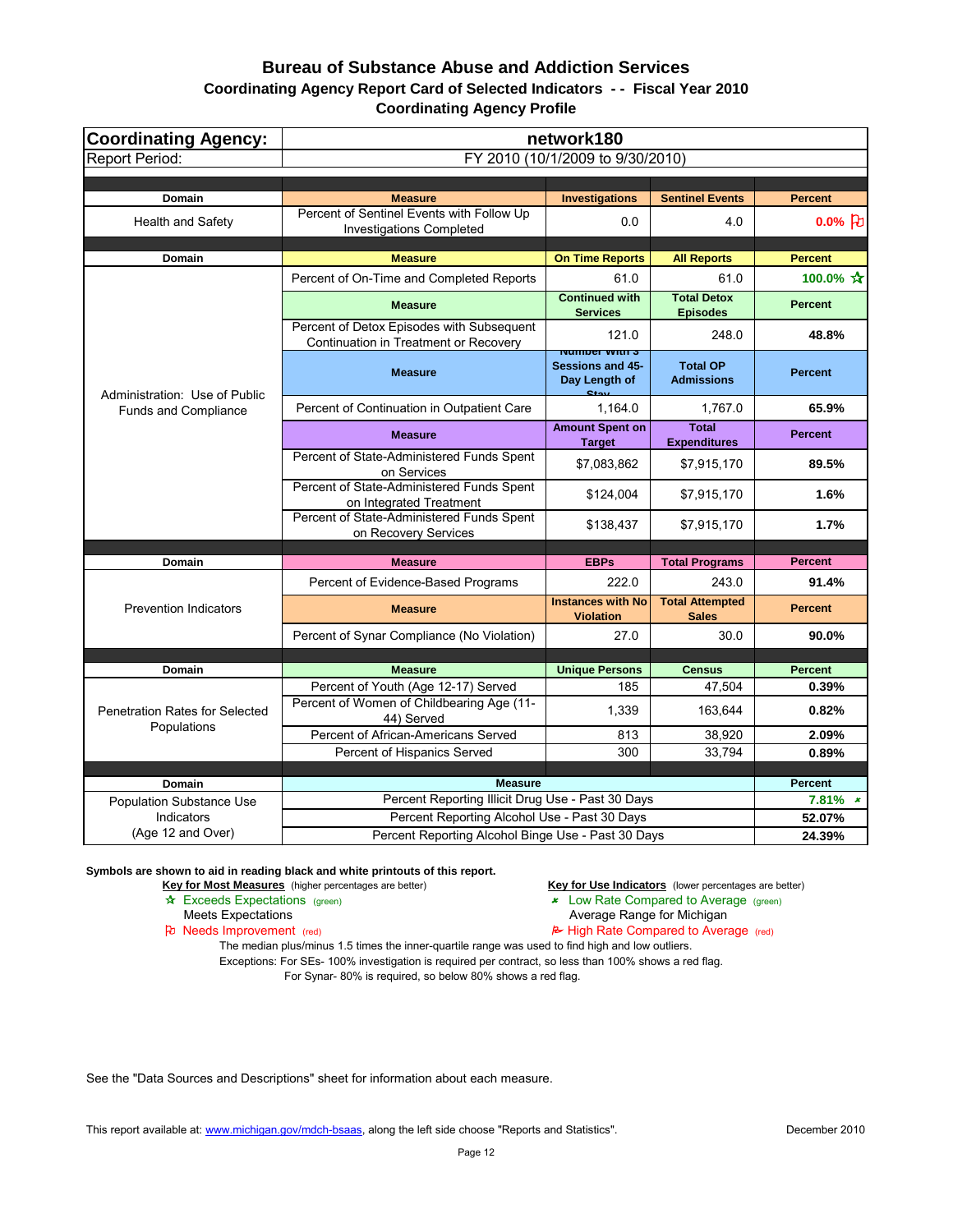| Coordinating Agency:                                 | <b>Northern Michigan Substance Abuse Services</b>                                              |                                                                          |                                        |                                 |
|------------------------------------------------------|------------------------------------------------------------------------------------------------|--------------------------------------------------------------------------|----------------------------------------|---------------------------------|
| Report Period:                                       |                                                                                                | FY 2010 (10/1/2009 to 9/30/2010)                                         |                                        |                                 |
|                                                      |                                                                                                |                                                                          |                                        |                                 |
| <b>Domain</b><br><b>Health and Safety</b>            | <b>Measure</b><br>Percent of Sentinel Events with Follow Up<br><b>Investigations Completed</b> | <b>Investigations</b><br>0.0                                             | <b>Sentinel Events</b><br>0.0          | <b>Percent</b><br><b>No SEs</b> |
| <b>Domain</b>                                        | <b>Measure</b>                                                                                 | <b>On Time Reports</b>                                                   | <b>All Reports</b>                     | <b>Percent</b>                  |
|                                                      | Percent of On-Time and Completed Reports                                                       | 50.0                                                                     | 50.0                                   | 100.0% $\mathbf{\hat{x}}$       |
|                                                      | <b>Measure</b>                                                                                 | <b>Continued with</b><br><b>Services</b>                                 | <b>Total Detox</b><br><b>Episodes</b>  | <b>Percent</b>                  |
|                                                      | Percent of Detox Episodes with Subsequent<br>Continuation in Treatment or Recovery             | 278.0                                                                    | 708.0                                  | 39.3%                           |
| Administration: Use of Public                        | <b>Measure</b>                                                                                 | <u>Number With S</u><br><b>Sessions and 45-</b><br>Day Length of<br>O(1) | <b>Total OP</b><br><b>Admissions</b>   | <b>Percent</b>                  |
| Funds and Compliance                                 | Percent of Continuation in Outpatient Care                                                     | 2,951.0                                                                  | 4,884.0                                | 60.4%                           |
|                                                      | <b>Measure</b>                                                                                 | <b>Amount Spent on</b><br><b>Target</b>                                  | <b>Total</b><br><b>Expenditures</b>    | <b>Percent</b>                  |
|                                                      | Percent of State-Administered Funds Spent<br>on Services                                       | \$9,608,301                                                              | \$10,685,385                           | 89.9%                           |
|                                                      | Percent of State-Administered Funds Spent<br>on Integrated Treatment                           | \$1,548,958                                                              | \$10,685,385                           | 14.5% $\mathbf{\hat{x}}$        |
|                                                      | Percent of State-Administered Funds Spent<br>on Recovery Services                              | \$37,500                                                                 | \$10,685,385                           | 0.4%                            |
| <b>Domain</b>                                        | <b>Measure</b>                                                                                 | <b>EBPs</b>                                                              | <b>Total Programs</b>                  | <b>Percent</b>                  |
|                                                      | Percent of Evidence-Based Programs                                                             | 1,304.0                                                                  | 1,305.0                                | 99.9% ☆                         |
| <b>Prevention Indicators</b>                         | <b>Measure</b>                                                                                 | <b>Instances with No</b><br><b>Violation</b>                             | <b>Total Attempted</b><br><b>Sales</b> | <b>Percent</b>                  |
|                                                      | Percent of Synar Compliance (No Violation)                                                     | 49.0                                                                     | 57.0                                   | 86.0%                           |
|                                                      |                                                                                                |                                                                          |                                        |                                 |
| <b>Domain</b>                                        | <b>Measure</b>                                                                                 | <b>Unique Persons</b>                                                    | <b>Census</b>                          | <b>Percent</b>                  |
| <b>Penetration Rates for Selected</b><br>Populations | Percent of Youth (Age 12-17) Served<br>Percent of Women of Childbearing Age (11-<br>44) Served | 421<br>2,671                                                             | 51,314<br>195,812                      | 0.82%<br>1.36%                  |
|                                                      | Percent of African-Americans Served                                                            | 159                                                                      | 6,672                                  | 2.38%                           |
|                                                      | Percent of Hispanics Served                                                                    | 116                                                                      | 11,182                                 | 1.04%                           |
|                                                      |                                                                                                |                                                                          |                                        |                                 |
| <b>Domain</b>                                        | <b>Measure</b><br>Percent Reporting Illicit Drug Use - Past 30 Days                            |                                                                          |                                        | <b>Percent</b><br>8.01%         |
| <b>Population Substance Use</b><br>Indicators        | Percent Reporting Alcohol Use - Past 30 Days                                                   |                                                                          |                                        | 55.92%                          |
| (Age 12 and Over)                                    | Percent Reporting Alcohol Binge Use - Past 30 Days                                             |                                                                          |                                        | 24.74%                          |

**Symbols are shown to aid in reading black and white printouts of this report.**

Key for Most Measures (higher percentages are better) **Key for Use Indicators** (lower percentages are better)

- \* Exceeds Expectations (green) 22 Cow Rate Compared to Average (green)
	-
- Meets Expectations<br> **Average Range for Michigan**<br> **Average Range for Michigan**<br> **Average Range for Michigan**<br> **Average Range for Michigan**<br> **Average Range for Michigan**  $\approx$  High Rate Compared to Average (red)

The median plus/minus 1.5 times the inner-quartile range was used to find high and low outliers. Exceptions: For SEs- 100% investigation is required per contract, so less than 100% shows a red flag. For Synar- 80% is required, so below 80% shows a red flag.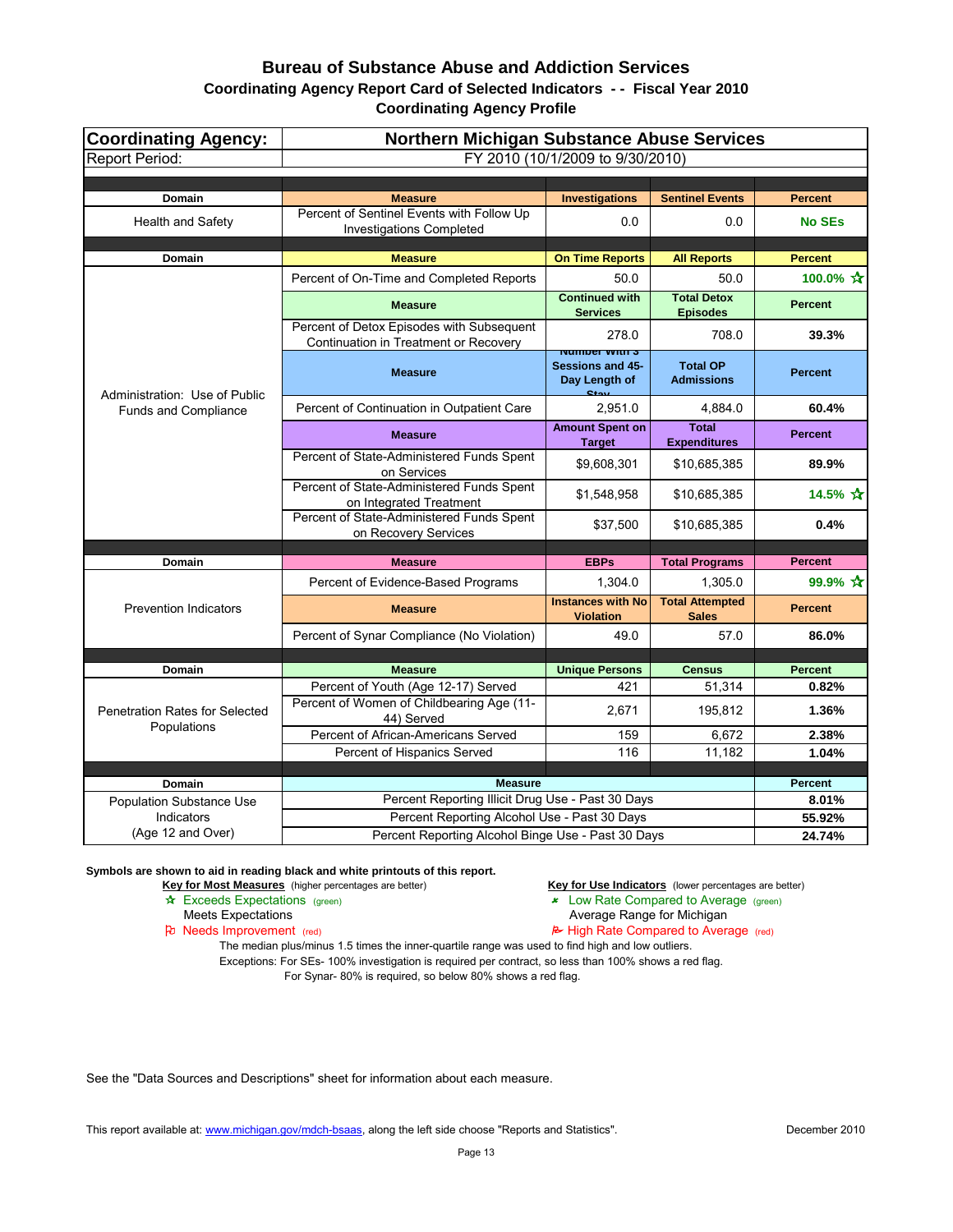| <b>Coordinating Agency:</b>                          | <b>Oakland County Health Division</b>                                              |                                                              |                                        |                           |
|------------------------------------------------------|------------------------------------------------------------------------------------|--------------------------------------------------------------|----------------------------------------|---------------------------|
| <b>Report Period:</b>                                |                                                                                    | FY 2010 (10/1/2009 to 9/30/2010)                             |                                        |                           |
|                                                      |                                                                                    |                                                              |                                        |                           |
| Domain                                               | <b>Measure</b>                                                                     | <b>Investigations</b>                                        | <b>Sentinel Events</b>                 | <b>Percent</b>            |
| <b>Health and Safety</b>                             | Percent of Sentinel Events with Follow Up<br><b>Investigations Completed</b>       | 3.0                                                          | 3.0                                    | 100.0% $\mathbf{\hat{x}}$ |
| <b>Domain</b>                                        | <b>Measure</b>                                                                     | <b>On Time Reports</b>                                       | <b>All Reports</b>                     | <b>Percent</b>            |
|                                                      | Percent of On-Time and Completed Reports                                           | 48.0                                                         | 49.0                                   | 98.0%                     |
|                                                      | <b>Measure</b>                                                                     | <b>Continued with</b><br><b>Services</b>                     | <b>Total Detox</b><br><b>Episodes</b>  | <b>Percent</b>            |
|                                                      | Percent of Detox Episodes with Subsequent<br>Continuation in Treatment or Recovery | 401.0<br><b>NUMBER WILLI</b>                                 | 566.0                                  | 70.8%                     |
| Administration: Use of Public                        | <b>Measure</b>                                                                     | <b>Sessions and 45-</b><br>Day Length of<br>C <sub>tan</sub> | <b>Total OP</b><br><b>Admissions</b>   | <b>Percent</b>            |
| <b>Funds and Compliance</b>                          | Percent of Continuation in Outpatient Care                                         | 2,125.0                                                      | 3,434.0                                | 61.9%                     |
|                                                      | <b>Measure</b>                                                                     | <b>Amount Spent on</b><br><b>Target</b>                      | <b>Total</b><br><b>Expenditures</b>    | <b>Percent</b>            |
|                                                      | Percent of State-Administered Funds Spent<br>on Services                           | \$6,240,000                                                  | \$6,932,594                            | 90.0%                     |
|                                                      | Percent of State-Administered Funds Spent<br>on Integrated Treatment               | \$612,750                                                    | \$6,932,594                            | 8.8% $\mathbf{\hat{x}}$   |
|                                                      | Percent of State-Administered Funds Spent<br>on Recovery Services                  | \$13,389                                                     | \$6,932,594                            | 0.2%                      |
|                                                      |                                                                                    |                                                              |                                        |                           |
| Domain                                               | <b>Measure</b>                                                                     | <b>EBPs</b>                                                  | <b>Total Programs</b>                  | <b>Percent</b>            |
| <b>Prevention Indicators</b>                         | Percent of Evidence-Based Programs                                                 | 340.0                                                        | 340.0                                  | 100.0% ☆                  |
|                                                      | <b>Measure</b>                                                                     | <b>Instances with No</b><br><b>Violation</b>                 | <b>Total Attempted</b><br><b>Sales</b> | <b>Percent</b>            |
|                                                      | Percent of Synar Compliance (No Violation)                                         | 42.0                                                         | 45.0                                   | 93.3%                     |
|                                                      |                                                                                    |                                                              |                                        |                           |
| Domain                                               | <b>Measure</b>                                                                     | <b>Unique Persons</b>                                        | <b>Census</b>                          | <b>Percent</b>            |
| <b>Penetration Rates for Selected</b><br>Populations | Percent of Youth (Age 12-17) Served<br>Percent of Women of Childbearing Age (11-   | 278<br>1,961                                                 | 75,736<br>305,121                      | 0.37%<br>0.64%            |
|                                                      | 44) Served                                                                         |                                                              |                                        |                           |
|                                                      | Percent of African-Americans Served                                                | 1,063                                                        | 120,917                                | 0.88%                     |
|                                                      | Percent of Hispanics Served                                                        | 139                                                          | 26,157                                 | 0.53%                     |
| Domain                                               | <b>Measure</b>                                                                     |                                                              |                                        | <b>Percent</b>            |
| <b>Population Substance Use</b>                      | Percent Reporting Illicit Drug Use - Past 30 Days                                  |                                                              |                                        | 8.75%                     |
| Indicators                                           | Percent Reporting Alcohol Use - Past 30 Days                                       |                                                              |                                        | 60.69% $\approx$          |
| (Age 12 and Over)                                    | Percent Reporting Alcohol Binge Use - Past 30 Days                                 |                                                              |                                        | 24.47%                    |

**Symbols are shown to aid in reading black and white printouts of this report.**

**Key for Most Measures** (higher percentages are better) **Key for Use Indicators** (lower percentages are better) **A**<br>**Exceeds Expectations** (green) **A** Exceeds Expectations (green)

- $\star$  Low Rate Compared to Average (green)
	-
- Meets Expectations<br> **Average Range for Michigan**<br> **Average Range for Michigan**<br> **Average Range for Michigan**<br> **Average Range for Michigan**<br> **Average Range for Michigan**  $\approx$  High Rate Compared to Average (red)

The median plus/minus 1.5 times the inner-quartile range was used to find high and low outliers. Exceptions: For SEs- 100% investigation is required per contract, so less than 100% shows a red flag. For Synar- 80% is required, so below 80% shows a red flag.

See the "Data Sources and Descriptions" sheet for information about each measure.

Oakland's "Sentinel Events with Follow Up Investigations Completed" was updated per corrected info from the CA. - 1/27/12 [This report available at: www.michigan.gov/mdch-bsaas,](http://www.michigan.gov/mdch-bsaas) along the left side choose "Reports and Statistics". December 2010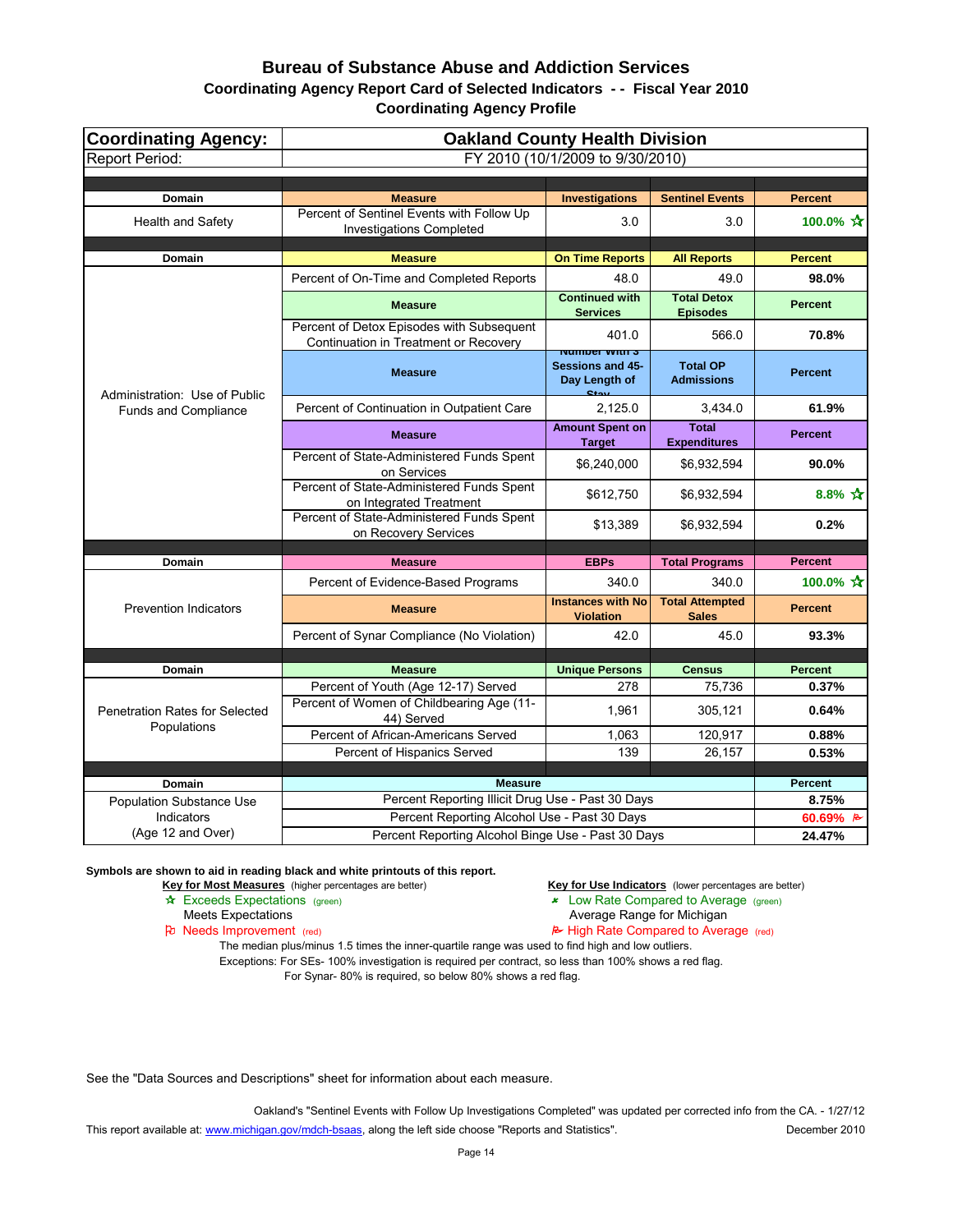| <b>Coordinating Agency:</b>                          | <b>Pathways to Healthy Living</b>                                                  |                                                                                      |                                        |                                   |
|------------------------------------------------------|------------------------------------------------------------------------------------|--------------------------------------------------------------------------------------|----------------------------------------|-----------------------------------|
| <b>Report Period:</b>                                |                                                                                    | FY 2010 (10/1/2009 to 9/30/2010)                                                     |                                        |                                   |
|                                                      |                                                                                    |                                                                                      |                                        |                                   |
| Domain                                               | <b>Measure</b>                                                                     | <b>Investigations</b>                                                                | <b>Sentinel Events</b>                 | <b>Percent</b>                    |
| <b>Health and Safety</b>                             | Percent of Sentinel Events with Follow Up<br><b>Investigations Completed</b>       | 0.0                                                                                  | 0.0                                    | <b>No SEs</b>                     |
| Domain                                               | <b>Measure</b>                                                                     | <b>On Time Reports</b>                                                               | <b>All Reports</b>                     | <b>Percent</b>                    |
|                                                      | Percent of On-Time and Completed Reports                                           | 60.0                                                                                 | 61.0                                   | 98.4%                             |
|                                                      | <b>Measure</b>                                                                     | <b>Continued with</b><br><b>Services</b>                                             | <b>Total Detox</b><br><b>Episodes</b>  | <b>Percent</b>                    |
|                                                      | Percent of Detox Episodes with Subsequent<br>Continuation in Treatment or Recovery | 101.0                                                                                | 149.0                                  | 67.8%                             |
| Administration: Use of Public                        | <b>Measure</b>                                                                     | <u>Number With S</u><br><b>Sessions and 45-</b><br>Day Length of<br>$C_{\text{Lou}}$ | <b>Total OP</b><br><b>Admissions</b>   | <b>Percent</b>                    |
| <b>Funds and Compliance</b>                          | Percent of Continuation in Outpatient Care                                         | 684.0                                                                                | 989.0                                  | 69.2% $\mathbf{\hat{x}}$          |
|                                                      | <b>Measure</b>                                                                     | <b>Amount Spent on</b><br><b>Target</b>                                              | <b>Total</b><br><b>Expenditures</b>    | <b>Percent</b>                    |
|                                                      | Percent of State-Administered Funds Spent<br>on Services                           | \$3,338,135                                                                          | \$3,493,747                            | 95.5% $\mathbf{\hat{x}}$          |
|                                                      | Percent of State-Administered Funds Spent<br>on Integrated Treatment               | \$137,044                                                                            | \$3,493,747                            | 3.9%                              |
|                                                      | Percent of State-Administered Funds Spent<br>on Recovery Services                  | \$6,600                                                                              | \$3,493,747                            | 0.2%                              |
|                                                      |                                                                                    |                                                                                      |                                        |                                   |
| Domain                                               | <b>Measure</b>                                                                     | <b>EBPs</b>                                                                          | <b>Total Programs</b>                  | <b>Percent</b>                    |
| <b>Prevention Indicators</b>                         | Percent of Evidence-Based Programs                                                 | 225.0                                                                                | 230.0                                  | 97.8%                             |
|                                                      | <b>Measure</b>                                                                     | <b>Instances with No</b><br><b>Violation</b>                                         | <b>Total Attempted</b><br><b>Sales</b> | <b>Percent</b>                    |
|                                                      | Percent of Synar Compliance (No Violation)                                         | 17.0                                                                                 | 24.0                                   | 70.8% 刊                           |
|                                                      |                                                                                    |                                                                                      |                                        |                                   |
| Domain                                               | <b>Measure</b>                                                                     | <b>Unique Persons</b>                                                                | <b>Census</b>                          | <b>Percent</b>                    |
| <b>Penetration Rates for Selected</b><br>Populations | Percent of Youth (Age 12-17) Served<br>Percent of Women of Childbearing Age (11-   | 96<br>905                                                                            | 11,245<br>46,312                       | 0.85%<br>1.95% $\mathbf{\hat{x}}$ |
|                                                      | 44) Served                                                                         |                                                                                      |                                        |                                   |
|                                                      | Percent of African-Americans Served                                                | 10                                                                                   | 6,063                                  | 0.16% $ E $                       |
|                                                      | Percent of Hispanics Served                                                        | 13                                                                                   | 3,480                                  | 0.37% $\vert \cdot \vert$         |
| Domain                                               | <b>Measure</b>                                                                     |                                                                                      |                                        | <b>Percent</b>                    |
| <b>Population Substance Use</b>                      | Percent Reporting Illicit Drug Use - Past 30 Days                                  |                                                                                      |                                        | 9.30%                             |
| Indicators                                           | Percent Reporting Alcohol Use - Past 30 Days                                       |                                                                                      |                                        | 59.52%                            |
| (Age 12 and Over)                                    | Percent Reporting Alcohol Binge Use - Past 30 Days                                 |                                                                                      |                                        | 29.15% $\approx$                  |

**Symbols are shown to aid in reading black and white printouts of this report.**

Key for Most Measures (higher percentages are better) **Key for Use Indicators** (lower percentages are better)

- \* Exceeds Expectations (green) 22 Cow Rate Compared to Average (green)
	-
- Meets Expectations<br> **Average Range for Michigan**<br> **Average Range for Michigan**<br> **Average Range for Michigan**<br> **Average Range for Michigan**<br> **Average Range for Michigan**  $\approx$  High Rate Compared to Average (red)

The median plus/minus 1.5 times the inner-quartile range was used to find high and low outliers. Exceptions: For SEs- 100% investigation is required per contract, so less than 100% shows a red flag. For Synar- 80% is required, so below 80% shows a red flag.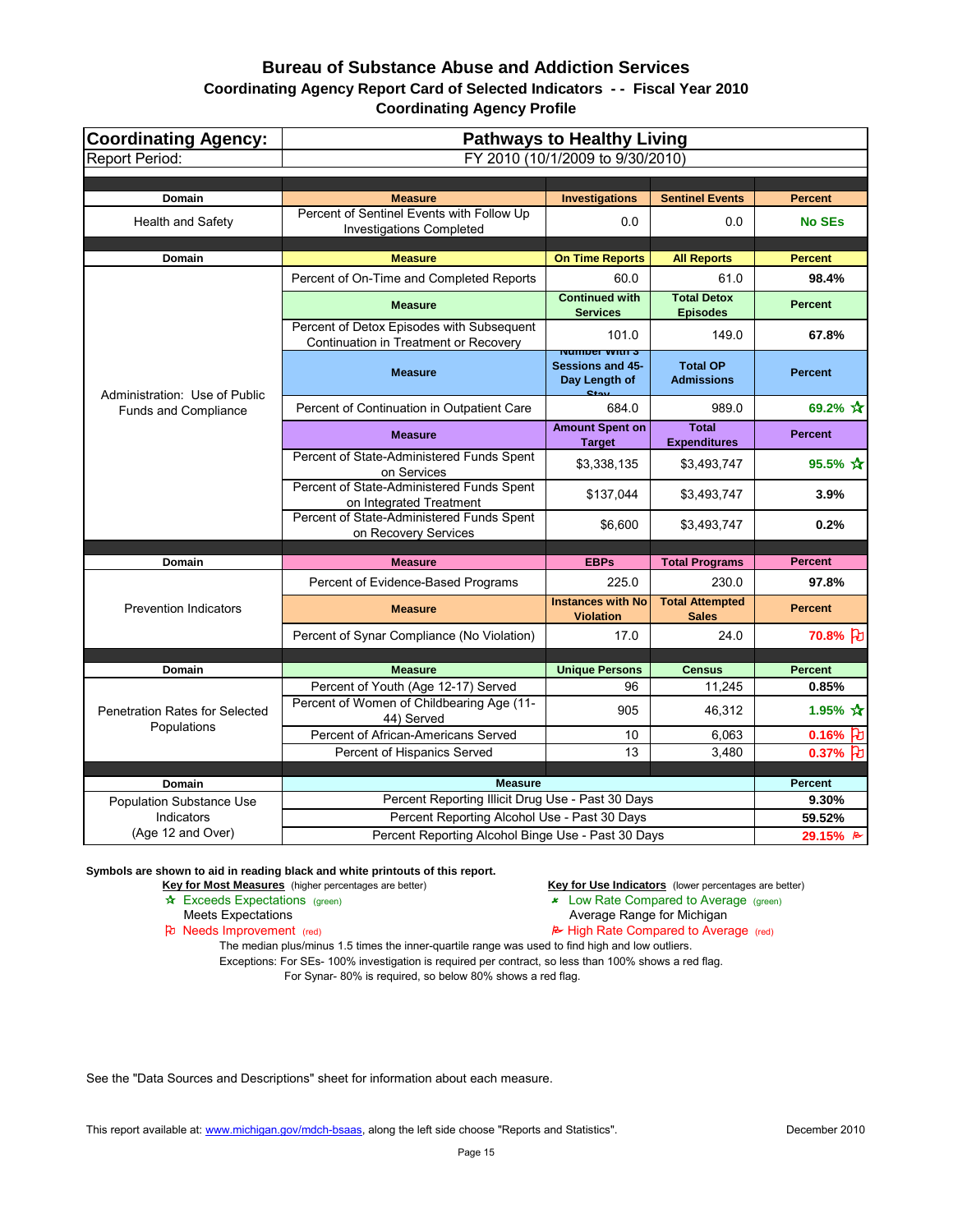| <b>Coordinating Agency:</b>                          | <b>Saginaw County Department of Public Health</b>                                  |                                                               |                                        |                     |
|------------------------------------------------------|------------------------------------------------------------------------------------|---------------------------------------------------------------|----------------------------------------|---------------------|
| <b>Report Period:</b>                                |                                                                                    | FY 2010 (10/1/2009 to 9/30/2010)                              |                                        |                     |
|                                                      |                                                                                    |                                                               |                                        |                     |
| <b>Domain</b>                                        | <b>Measure</b>                                                                     | <b>Investigations</b>                                         | <b>Sentinel Events</b>                 | <b>Percent</b>      |
| <b>Health and Safety</b>                             | Percent of Sentinel Events with Follow Up<br><b>Investigations Completed</b>       | 0.0                                                           | 0.0                                    | <b>No SEs</b>       |
| <b>Domain</b>                                        | <b>Measure</b>                                                                     | <b>On Time Reports</b>                                        | <b>All Reports</b>                     | <b>Percent</b>      |
|                                                      | Percent of On-Time and Completed Reports                                           | 44.0                                                          | 49.0                                   | 89.8%               |
|                                                      | <b>Measure</b>                                                                     | <b>Continued with</b><br><b>Services</b>                      | <b>Total Detox</b><br><b>Episodes</b>  | <b>Percent</b>      |
|                                                      | Percent of Detox Episodes with Subsequent<br>Continuation in Treatment or Recovery | 106.0<br><u>Number With S</u>                                 | 237.0                                  | 44.7%               |
| Administration: Use of Public                        | <b>Measure</b>                                                                     | <b>Sessions and 45-</b><br>Day Length of<br>$C_{\text{fast}}$ | <b>Total OP</b><br><b>Admissions</b>   | <b>Percent</b>      |
| <b>Funds and Compliance</b>                          | Percent of Continuation in Outpatient Care                                         | 431.0                                                         | 817.0                                  | 52.8%               |
|                                                      | <b>Measure</b>                                                                     | <b>Amount Spent on</b><br><b>Target</b>                       | <b>Total</b><br><b>Expenditures</b>    | <b>Percent</b>      |
|                                                      | Percent of State-Administered Funds Spent<br>on Services                           | \$3,039,944                                                   | \$3,549,799                            | 85.6%               |
|                                                      | Percent of State-Administered Funds Spent<br>on Integrated Treatment               | \$0                                                           | \$3,549,799                            | 0.0% $ d $          |
|                                                      | Percent of State-Administered Funds Spent<br>on Recovery Services                  | \$0                                                           | \$3,549,799                            | $0.0\%$ [七]         |
| <b>Domain</b>                                        | <b>Measure</b>                                                                     | <b>EBPs</b>                                                   | <b>Total Programs</b>                  | <b>Percent</b>      |
|                                                      | Percent of Evidence-Based Programs                                                 | 358.0                                                         | 366.0                                  | 97.8%               |
| <b>Prevention Indicators</b>                         | <b>Measure</b>                                                                     | <b>Instances with No</b><br><b>Violation</b>                  | <b>Total Attempted</b><br><b>Sales</b> | <b>Percent</b>      |
|                                                      | Percent of Synar Compliance (No Violation)                                         | 22.0                                                          | 27.0                                   | 81.5%               |
|                                                      |                                                                                    |                                                               |                                        |                     |
| <b>Domain</b>                                        | <b>Measure</b>                                                                     | <b>Unique Persons</b>                                         | <b>Census</b>                          | <b>Percent</b>      |
| <b>Penetration Rates for Selected</b><br>Populations | Percent of Youth (Age 12-17) Served<br>Percent of Women of Childbearing Age (11-   | 154                                                           | 19,736                                 | 0.78%               |
|                                                      | 44) Served                                                                         | 636                                                           | 55,273                                 | 1.15%               |
|                                                      | Percent of African-Americans Served                                                | 540                                                           | 26,747                                 | 2.02%               |
|                                                      | Percent of Hispanics Served                                                        | 156                                                           | 9,623                                  | 1.62% $\sqrt{\chi}$ |
| <b>Domain</b>                                        | <b>Measure</b>                                                                     |                                                               |                                        | <b>Percent</b>      |
| <b>Population Substance Use</b>                      | Percent Reporting Illicit Drug Use - Past 30 Days                                  |                                                               |                                        | 8.86%               |
| Indicators                                           | Percent Reporting Alcohol Use - Past 30 Days                                       |                                                               |                                        | 54.76%              |
| (Age 12 and Over)                                    | Percent Reporting Alcohol Binge Use - Past 30 Days                                 |                                                               |                                        | 25.74%              |

**Symbols are shown to aid in reading black and white printouts of this report.**

Key for Most Measures (higher percentages are better) **Key for Use Indicators** (lower percentages are better)

- \* Exceeds Expectations (green) 22 Cow Rate Compared to Average (green)
	-
- Meets Expectations<br> **Average Range for Michigan**<br> **Average Range for Michigan**<br> **Average Range for Michigan**<br> **Average Range for Michigan**<br> **Average Range for Michigan**  $\approx$  High Rate Compared to Average (red)

The median plus/minus 1.5 times the inner-quartile range was used to find high and low outliers. Exceptions: For SEs- 100% investigation is required per contract, so less than 100% shows a red flag. For Synar- 80% is required, so below 80% shows a red flag.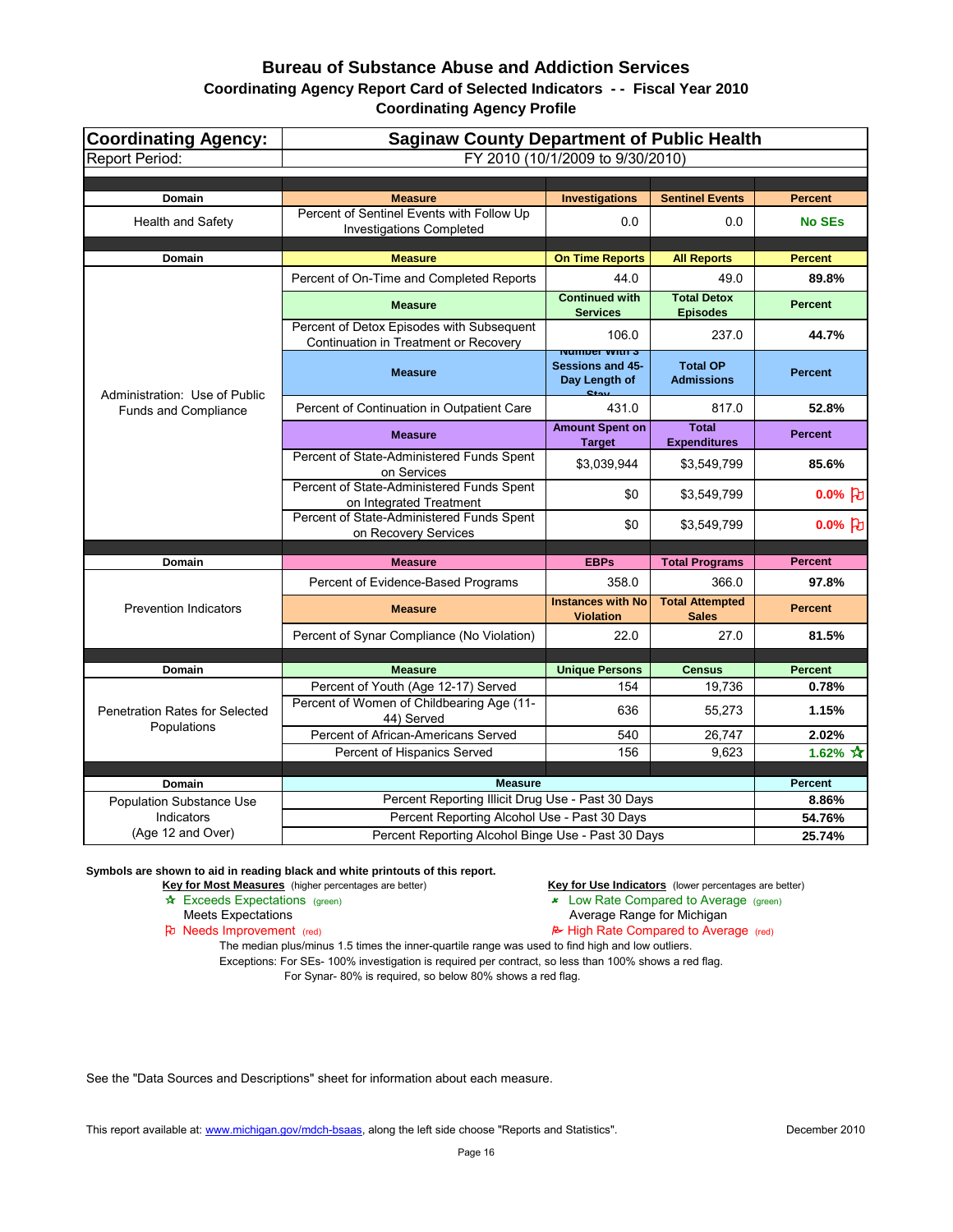# **Bureau of Substance Abuse and Addiction Services**

#### **Coordinating Agency Report Card of Selected Indicators - - Fiscal Year 2010 Coordinating Agency Profile**

| FY 2010 (10/1/2009 to 9/30/2010)<br>Domain<br><b>Investigations</b><br><b>Sentinel Events</b><br><b>Percent</b><br><b>Measure</b><br>Percent of Sentinel Events with Follow Up<br>100.0% $\mathbf{\hat{x}}$<br><b>Health and Safety</b><br>1.0<br>1.0<br><b>Investigations Completed</b><br><b>Measure</b><br><b>On Time Reports</b><br><b>Domain</b><br><b>All Reports</b><br><b>Percent</b><br>100.0% $\mathbf{\hat{x}}$<br>Percent of On-Time and Completed Reports<br>49.0<br>49.0<br><b>Continued with</b><br><b>Total Detox</b><br><b>Measure</b><br><b>Percent</b><br><b>Services</b><br><b>Episodes</b><br>Percent of Detox Episodes with Subsequent<br>125.0<br>47.9%<br>261.0<br>Continuation in Treatment or Recovery<br><u>Number With S</u><br><b>Sessions and 45-</b><br><b>Total OP</b><br><b>Percent</b><br><b>Measure</b><br>Day Length of<br><b>Admissions</b><br>$C_{\text{fast}}$<br>Administration: Use of Public<br>Percent of Continuation in Outpatient Care<br>654.0<br>1,075.0<br>60.8%<br><b>Funds and Compliance</b><br><b>Amount Spent on</b><br><b>Total</b><br><b>Percent</b><br><b>Measure</b><br><b>Expenditures</b><br><b>Target</b><br>Percent of State-Administered Funds Spent<br>78.1%<br>\$2,220,577<br>\$2,841,887<br>on Services<br>Percent of State-Administered Funds Spent<br>\$104,375<br>\$2,841,887<br>3.7%<br>on Integrated Treatment<br>Percent of State-Administered Funds Spent<br>\$274<br>\$2,841,887<br>on Recovery Services<br><b>EBPs</b><br>Domain<br><b>Total Programs</b><br><b>Percent</b><br><b>Measure</b><br>100.0% ☆<br>173.0<br>Percent of Evidence-Based Programs<br>173.0<br><b>Instances with No</b><br><b>Total Attempted</b><br><b>Prevention Indicators</b><br><b>Percent</b><br><b>Measure</b><br><b>Violation</b><br><b>Sales</b><br>75.0% }<br>Percent of Synar Compliance (No Violation)<br>21.0<br>28.0<br><b>Unique Persons</b><br><b>Percent</b><br>Domain<br><b>Measure</b><br><b>Census</b><br>Percent of Youth (Age 12-17) Served<br>75<br>19,770<br>0.38%<br>Percent of Women of Childbearing Age (11-<br>737<br>78,378<br>0.94%<br><b>Penetration Rates for Selected</b><br>44) Served<br>Populations<br>Percent of African-Americans Served<br>135<br>3,555<br>3.80% $\sqrt{\chi}$<br>Percent of Hispanics Served<br>50<br>1.01%<br>4,938 | <b>Coordinating Agency:</b> | <b>St. Clair County Community Mental Health</b> |  |  |  |
|-------------------------------------------------------------------------------------------------------------------------------------------------------------------------------------------------------------------------------------------------------------------------------------------------------------------------------------------------------------------------------------------------------------------------------------------------------------------------------------------------------------------------------------------------------------------------------------------------------------------------------------------------------------------------------------------------------------------------------------------------------------------------------------------------------------------------------------------------------------------------------------------------------------------------------------------------------------------------------------------------------------------------------------------------------------------------------------------------------------------------------------------------------------------------------------------------------------------------------------------------------------------------------------------------------------------------------------------------------------------------------------------------------------------------------------------------------------------------------------------------------------------------------------------------------------------------------------------------------------------------------------------------------------------------------------------------------------------------------------------------------------------------------------------------------------------------------------------------------------------------------------------------------------------------------------------------------------------------------------------------------------------------------------------------------------------------------------------------------------------------------------------------------------------------------------------------------------------------------------------------------------------------------------------------------------------------------|-----------------------------|-------------------------------------------------|--|--|--|
| 0.0% $\beta$                                                                                                                                                                                                                                                                                                                                                                                                                                                                                                                                                                                                                                                                                                                                                                                                                                                                                                                                                                                                                                                                                                                                                                                                                                                                                                                                                                                                                                                                                                                                                                                                                                                                                                                                                                                                                                                                                                                                                                                                                                                                                                                                                                                                                                                                                                                  | <b>Report Period:</b>       |                                                 |  |  |  |
|                                                                                                                                                                                                                                                                                                                                                                                                                                                                                                                                                                                                                                                                                                                                                                                                                                                                                                                                                                                                                                                                                                                                                                                                                                                                                                                                                                                                                                                                                                                                                                                                                                                                                                                                                                                                                                                                                                                                                                                                                                                                                                                                                                                                                                                                                                                               |                             |                                                 |  |  |  |
|                                                                                                                                                                                                                                                                                                                                                                                                                                                                                                                                                                                                                                                                                                                                                                                                                                                                                                                                                                                                                                                                                                                                                                                                                                                                                                                                                                                                                                                                                                                                                                                                                                                                                                                                                                                                                                                                                                                                                                                                                                                                                                                                                                                                                                                                                                                               |                             |                                                 |  |  |  |
|                                                                                                                                                                                                                                                                                                                                                                                                                                                                                                                                                                                                                                                                                                                                                                                                                                                                                                                                                                                                                                                                                                                                                                                                                                                                                                                                                                                                                                                                                                                                                                                                                                                                                                                                                                                                                                                                                                                                                                                                                                                                                                                                                                                                                                                                                                                               |                             |                                                 |  |  |  |
|                                                                                                                                                                                                                                                                                                                                                                                                                                                                                                                                                                                                                                                                                                                                                                                                                                                                                                                                                                                                                                                                                                                                                                                                                                                                                                                                                                                                                                                                                                                                                                                                                                                                                                                                                                                                                                                                                                                                                                                                                                                                                                                                                                                                                                                                                                                               |                             |                                                 |  |  |  |
|                                                                                                                                                                                                                                                                                                                                                                                                                                                                                                                                                                                                                                                                                                                                                                                                                                                                                                                                                                                                                                                                                                                                                                                                                                                                                                                                                                                                                                                                                                                                                                                                                                                                                                                                                                                                                                                                                                                                                                                                                                                                                                                                                                                                                                                                                                                               |                             |                                                 |  |  |  |
|                                                                                                                                                                                                                                                                                                                                                                                                                                                                                                                                                                                                                                                                                                                                                                                                                                                                                                                                                                                                                                                                                                                                                                                                                                                                                                                                                                                                                                                                                                                                                                                                                                                                                                                                                                                                                                                                                                                                                                                                                                                                                                                                                                                                                                                                                                                               |                             |                                                 |  |  |  |
|                                                                                                                                                                                                                                                                                                                                                                                                                                                                                                                                                                                                                                                                                                                                                                                                                                                                                                                                                                                                                                                                                                                                                                                                                                                                                                                                                                                                                                                                                                                                                                                                                                                                                                                                                                                                                                                                                                                                                                                                                                                                                                                                                                                                                                                                                                                               |                             |                                                 |  |  |  |
|                                                                                                                                                                                                                                                                                                                                                                                                                                                                                                                                                                                                                                                                                                                                                                                                                                                                                                                                                                                                                                                                                                                                                                                                                                                                                                                                                                                                                                                                                                                                                                                                                                                                                                                                                                                                                                                                                                                                                                                                                                                                                                                                                                                                                                                                                                                               |                             |                                                 |  |  |  |
|                                                                                                                                                                                                                                                                                                                                                                                                                                                                                                                                                                                                                                                                                                                                                                                                                                                                                                                                                                                                                                                                                                                                                                                                                                                                                                                                                                                                                                                                                                                                                                                                                                                                                                                                                                                                                                                                                                                                                                                                                                                                                                                                                                                                                                                                                                                               |                             |                                                 |  |  |  |
|                                                                                                                                                                                                                                                                                                                                                                                                                                                                                                                                                                                                                                                                                                                                                                                                                                                                                                                                                                                                                                                                                                                                                                                                                                                                                                                                                                                                                                                                                                                                                                                                                                                                                                                                                                                                                                                                                                                                                                                                                                                                                                                                                                                                                                                                                                                               |                             |                                                 |  |  |  |
|                                                                                                                                                                                                                                                                                                                                                                                                                                                                                                                                                                                                                                                                                                                                                                                                                                                                                                                                                                                                                                                                                                                                                                                                                                                                                                                                                                                                                                                                                                                                                                                                                                                                                                                                                                                                                                                                                                                                                                                                                                                                                                                                                                                                                                                                                                                               |                             |                                                 |  |  |  |
|                                                                                                                                                                                                                                                                                                                                                                                                                                                                                                                                                                                                                                                                                                                                                                                                                                                                                                                                                                                                                                                                                                                                                                                                                                                                                                                                                                                                                                                                                                                                                                                                                                                                                                                                                                                                                                                                                                                                                                                                                                                                                                                                                                                                                                                                                                                               |                             |                                                 |  |  |  |
|                                                                                                                                                                                                                                                                                                                                                                                                                                                                                                                                                                                                                                                                                                                                                                                                                                                                                                                                                                                                                                                                                                                                                                                                                                                                                                                                                                                                                                                                                                                                                                                                                                                                                                                                                                                                                                                                                                                                                                                                                                                                                                                                                                                                                                                                                                                               |                             |                                                 |  |  |  |
|                                                                                                                                                                                                                                                                                                                                                                                                                                                                                                                                                                                                                                                                                                                                                                                                                                                                                                                                                                                                                                                                                                                                                                                                                                                                                                                                                                                                                                                                                                                                                                                                                                                                                                                                                                                                                                                                                                                                                                                                                                                                                                                                                                                                                                                                                                                               |                             |                                                 |  |  |  |
|                                                                                                                                                                                                                                                                                                                                                                                                                                                                                                                                                                                                                                                                                                                                                                                                                                                                                                                                                                                                                                                                                                                                                                                                                                                                                                                                                                                                                                                                                                                                                                                                                                                                                                                                                                                                                                                                                                                                                                                                                                                                                                                                                                                                                                                                                                                               |                             |                                                 |  |  |  |
|                                                                                                                                                                                                                                                                                                                                                                                                                                                                                                                                                                                                                                                                                                                                                                                                                                                                                                                                                                                                                                                                                                                                                                                                                                                                                                                                                                                                                                                                                                                                                                                                                                                                                                                                                                                                                                                                                                                                                                                                                                                                                                                                                                                                                                                                                                                               |                             |                                                 |  |  |  |
|                                                                                                                                                                                                                                                                                                                                                                                                                                                                                                                                                                                                                                                                                                                                                                                                                                                                                                                                                                                                                                                                                                                                                                                                                                                                                                                                                                                                                                                                                                                                                                                                                                                                                                                                                                                                                                                                                                                                                                                                                                                                                                                                                                                                                                                                                                                               |                             |                                                 |  |  |  |
|                                                                                                                                                                                                                                                                                                                                                                                                                                                                                                                                                                                                                                                                                                                                                                                                                                                                                                                                                                                                                                                                                                                                                                                                                                                                                                                                                                                                                                                                                                                                                                                                                                                                                                                                                                                                                                                                                                                                                                                                                                                                                                                                                                                                                                                                                                                               |                             |                                                 |  |  |  |
|                                                                                                                                                                                                                                                                                                                                                                                                                                                                                                                                                                                                                                                                                                                                                                                                                                                                                                                                                                                                                                                                                                                                                                                                                                                                                                                                                                                                                                                                                                                                                                                                                                                                                                                                                                                                                                                                                                                                                                                                                                                                                                                                                                                                                                                                                                                               |                             |                                                 |  |  |  |
|                                                                                                                                                                                                                                                                                                                                                                                                                                                                                                                                                                                                                                                                                                                                                                                                                                                                                                                                                                                                                                                                                                                                                                                                                                                                                                                                                                                                                                                                                                                                                                                                                                                                                                                                                                                                                                                                                                                                                                                                                                                                                                                                                                                                                                                                                                                               |                             |                                                 |  |  |  |
|                                                                                                                                                                                                                                                                                                                                                                                                                                                                                                                                                                                                                                                                                                                                                                                                                                                                                                                                                                                                                                                                                                                                                                                                                                                                                                                                                                                                                                                                                                                                                                                                                                                                                                                                                                                                                                                                                                                                                                                                                                                                                                                                                                                                                                                                                                                               |                             |                                                 |  |  |  |
|                                                                                                                                                                                                                                                                                                                                                                                                                                                                                                                                                                                                                                                                                                                                                                                                                                                                                                                                                                                                                                                                                                                                                                                                                                                                                                                                                                                                                                                                                                                                                                                                                                                                                                                                                                                                                                                                                                                                                                                                                                                                                                                                                                                                                                                                                                                               |                             |                                                 |  |  |  |
|                                                                                                                                                                                                                                                                                                                                                                                                                                                                                                                                                                                                                                                                                                                                                                                                                                                                                                                                                                                                                                                                                                                                                                                                                                                                                                                                                                                                                                                                                                                                                                                                                                                                                                                                                                                                                                                                                                                                                                                                                                                                                                                                                                                                                                                                                                                               |                             |                                                 |  |  |  |
|                                                                                                                                                                                                                                                                                                                                                                                                                                                                                                                                                                                                                                                                                                                                                                                                                                                                                                                                                                                                                                                                                                                                                                                                                                                                                                                                                                                                                                                                                                                                                                                                                                                                                                                                                                                                                                                                                                                                                                                                                                                                                                                                                                                                                                                                                                                               |                             |                                                 |  |  |  |
|                                                                                                                                                                                                                                                                                                                                                                                                                                                                                                                                                                                                                                                                                                                                                                                                                                                                                                                                                                                                                                                                                                                                                                                                                                                                                                                                                                                                                                                                                                                                                                                                                                                                                                                                                                                                                                                                                                                                                                                                                                                                                                                                                                                                                                                                                                                               |                             |                                                 |  |  |  |
|                                                                                                                                                                                                                                                                                                                                                                                                                                                                                                                                                                                                                                                                                                                                                                                                                                                                                                                                                                                                                                                                                                                                                                                                                                                                                                                                                                                                                                                                                                                                                                                                                                                                                                                                                                                                                                                                                                                                                                                                                                                                                                                                                                                                                                                                                                                               |                             |                                                 |  |  |  |
| <b>Measure</b><br><b>Percent</b><br>Domain<br>Percent Reporting Illicit Drug Use - Past 30 Days<br>$7.44\%$ *                                                                                                                                                                                                                                                                                                                                                                                                                                                                                                                                                                                                                                                                                                                                                                                                                                                                                                                                                                                                                                                                                                                                                                                                                                                                                                                                                                                                                                                                                                                                                                                                                                                                                                                                                                                                                                                                                                                                                                                                                                                                                                                                                                                                                 |                             |                                                 |  |  |  |
| <b>Population Substance Use</b><br>Percent Reporting Alcohol Use - Past 30 Days<br>Indicators<br>56.60%                                                                                                                                                                                                                                                                                                                                                                                                                                                                                                                                                                                                                                                                                                                                                                                                                                                                                                                                                                                                                                                                                                                                                                                                                                                                                                                                                                                                                                                                                                                                                                                                                                                                                                                                                                                                                                                                                                                                                                                                                                                                                                                                                                                                                       |                             |                                                 |  |  |  |
| (Age 12 and Over)<br>Percent Reporting Alcohol Binge Use - Past 30 Days<br>26.31%                                                                                                                                                                                                                                                                                                                                                                                                                                                                                                                                                                                                                                                                                                                                                                                                                                                                                                                                                                                                                                                                                                                                                                                                                                                                                                                                                                                                                                                                                                                                                                                                                                                                                                                                                                                                                                                                                                                                                                                                                                                                                                                                                                                                                                             |                             |                                                 |  |  |  |

**Symbols are shown to aid in reading black and white printouts of this report.**

**Key for Most Measures** (higher percentages are better) **Key for Use Indicators** (lower percentages are better) **A**<br>**Exceeds Expectations** (green) **A** Exceeds Expectations (green)

- $\overline{\smash{\star}}$  Low Rate Compared to Average (green)
- Meets Expectations<br> **Average Range for Michigan**<br> **Average Range for Michigan**<br> **Average Range for Michigan**<br> **Average Range for Michigan**<br> **Average Range for Michigan**

 $\approx$  High Rate Compared to Average (red)

The median plus/minus 1.5 times the inner-quartile range was used to find high and low outliers. Exceptions: For SEs- 100% investigation is required per contract, so less than 100% shows a red flag. For Synar- 80% is required, so below 80% shows a red flag.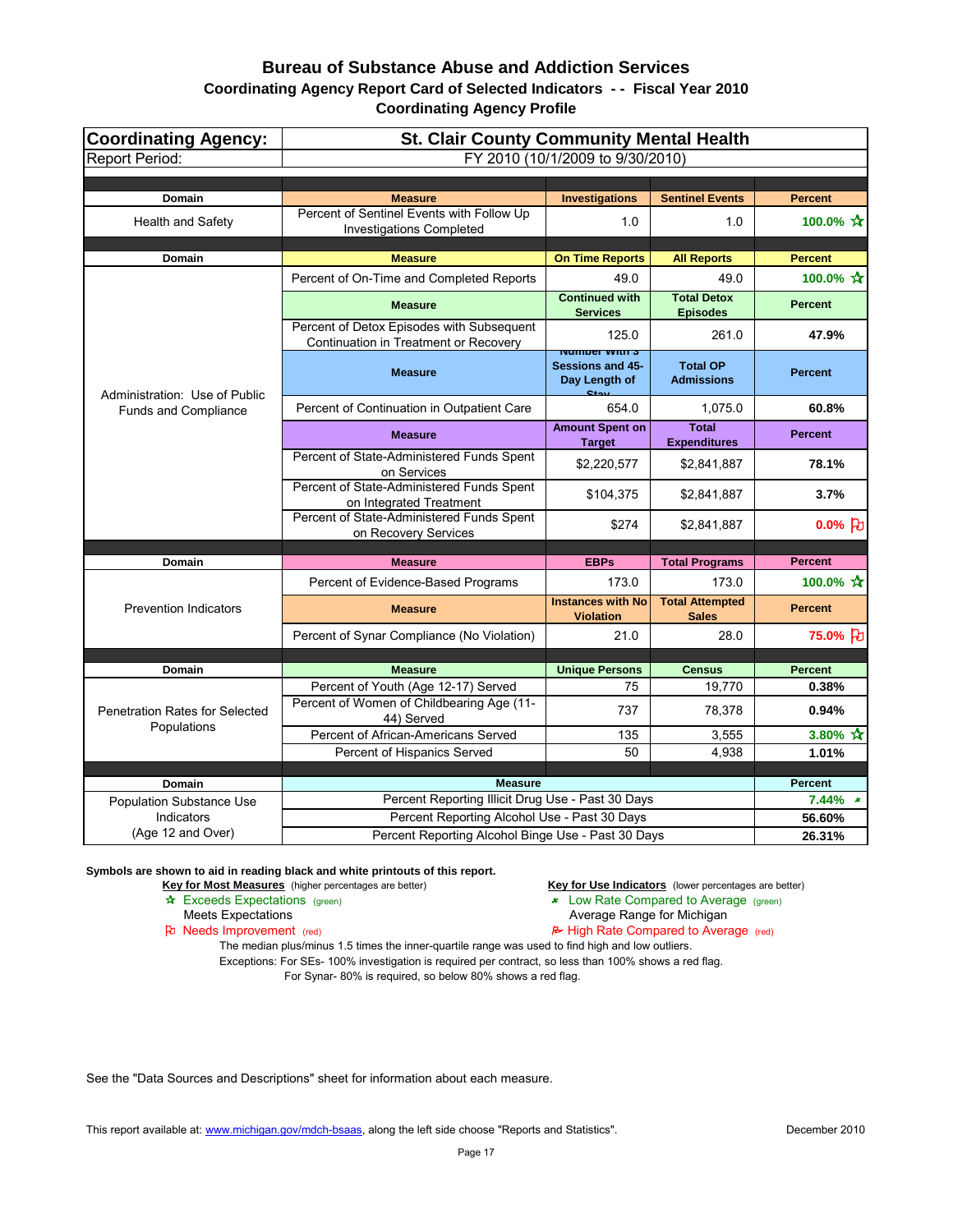| <b>Coordinating Agency:</b>                          | <b>Southeast Michigan Community Alliance (SEMCA)</b>                               |                                                                                       |                                        |                           |
|------------------------------------------------------|------------------------------------------------------------------------------------|---------------------------------------------------------------------------------------|----------------------------------------|---------------------------|
| <b>Report Period:</b>                                |                                                                                    | FY 2010 (10/1/2009 to 9/30/2010)                                                      |                                        |                           |
|                                                      |                                                                                    |                                                                                       |                                        |                           |
| <b>Domain</b>                                        | <b>Measure</b>                                                                     | <b>Investigations</b>                                                                 | <b>Sentinel Events</b>                 | <b>Percent</b>            |
| <b>Health and Safety</b>                             | Percent of Sentinel Events with Follow Up<br><b>Investigations Completed</b>       | 1.0                                                                                   | 1.0                                    | 100.0% $\mathbf{\hat{x}}$ |
| Domain                                               | <b>Measure</b>                                                                     | <b>On Time Reports</b>                                                                | <b>All Reports</b>                     | <b>Percent</b>            |
|                                                      | Percent of On-Time and Completed Reports                                           | 51.0                                                                                  | 52.0                                   | 98.1%                     |
|                                                      | <b>Measure</b>                                                                     | <b>Continued with</b><br><b>Services</b>                                              | <b>Total Detox</b><br><b>Episodes</b>  | <b>Percent</b>            |
|                                                      | Percent of Detox Episodes with Subsequent<br>Continuation in Treatment or Recovery | 745.0                                                                                 | 1,209.0                                | 61.6%                     |
| Administration: Use of Public                        | <b>Measure</b>                                                                     | <u>Number With S</u><br><b>Sessions and 45-</b><br>Day Length of<br>$C_{\text{data}}$ | <b>Total OP</b><br><b>Admissions</b>   | <b>Percent</b>            |
| Funds and Compliance                                 | Percent of Continuation in Outpatient Care                                         | 1,253.0                                                                               | 1,743.0                                | 71.9% ☆                   |
|                                                      | <b>Measure</b>                                                                     | <b>Amount Spent on</b><br><b>Target</b>                                               | <b>Total</b><br><b>Expenditures</b>    | <b>Percent</b>            |
|                                                      | Percent of State-Administered Funds Spent<br>on Services                           | \$9,473,110                                                                           | \$10,593,720                           | 89.4%                     |
|                                                      | Percent of State-Administered Funds Spent<br>on Integrated Treatment               | \$153,375                                                                             | \$10,593,720                           | 1.4%                      |
|                                                      | Percent of State-Administered Funds Spent<br>on Recovery Services                  | \$169,676                                                                             | \$10,593,720                           | 1.6%                      |
| <b>Domain</b>                                        | <b>Measure</b>                                                                     | <b>EBPs</b>                                                                           | <b>Total Programs</b>                  | <b>Percent</b>            |
|                                                      | Percent of Evidence-Based Programs                                                 | 903.0                                                                                 | 907.0                                  | 99.6% $\star$             |
| <b>Prevention Indicators</b>                         | <b>Measure</b>                                                                     | <b>Instances with No</b><br><b>Violation</b>                                          | <b>Total Attempted</b><br><b>Sales</b> | <b>Percent</b>            |
|                                                      | Percent of Synar Compliance (No Violation)                                         | 52.0                                                                                  | 64.0                                   | 81.3%                     |
|                                                      |                                                                                    |                                                                                       |                                        |                           |
| <b>Domain</b>                                        | <b>Measure</b>                                                                     | <b>Unique Persons</b>                                                                 | <b>Census</b>                          | <b>Percent</b>            |
| <b>Penetration Rates for Selected</b><br>Populations | Percent of Youth (Age 12-17) Served<br>Percent of Women of Childbearing Age (11-   | 227<br>2,168                                                                          | 77,862<br>336,593                      | 0.29% $\beta$<br>0.64%    |
|                                                      | 44) Served<br>Percent of African-Americans Served                                  | 1,017                                                                                 | 69,782                                 | 1.46%                     |
|                                                      | Percent of Hispanics Served                                                        | 134                                                                                   | 13,255                                 | 1.01%                     |
|                                                      |                                                                                    |                                                                                       |                                        |                           |
| <b>Domain</b>                                        | <b>Measure</b>                                                                     |                                                                                       |                                        | <b>Percent</b>            |
| <b>Population Substance Use</b>                      | Percent Reporting Illicit Drug Use - Past 30 Days                                  |                                                                                       |                                        | 8.23%                     |
| Indicators                                           | Percent Reporting Alcohol Use - Past 30 Days                                       |                                                                                       |                                        | 54.99%                    |
| (Age 12 and Over)                                    | Percent Reporting Alcohol Binge Use - Past 30 Days                                 |                                                                                       |                                        | 25.05%                    |

**Symbols are shown to aid in reading black and white printouts of this report.**

Key for Most Measures (higher percentages are better) **Key for Use Indicators** (lower percentages are better)

- \* Exceeds Expectations (green) 22 Cow Rate Compared to Average (green)
	-
- Meets Expectations<br> **Average Range for Michigan**<br> **Average Range for Michigan**<br> **Average Range for Michigan**<br> **Average Range for Michigan**<br> **Average Range for Michigan**  $\approx$  High Rate Compared to Average (red)

The median plus/minus 1.5 times the inner-quartile range was used to find high and low outliers. Exceptions: For SEs- 100% investigation is required per contract, so less than 100% shows a red flag. For Synar- 80% is required, so below 80% shows a red flag.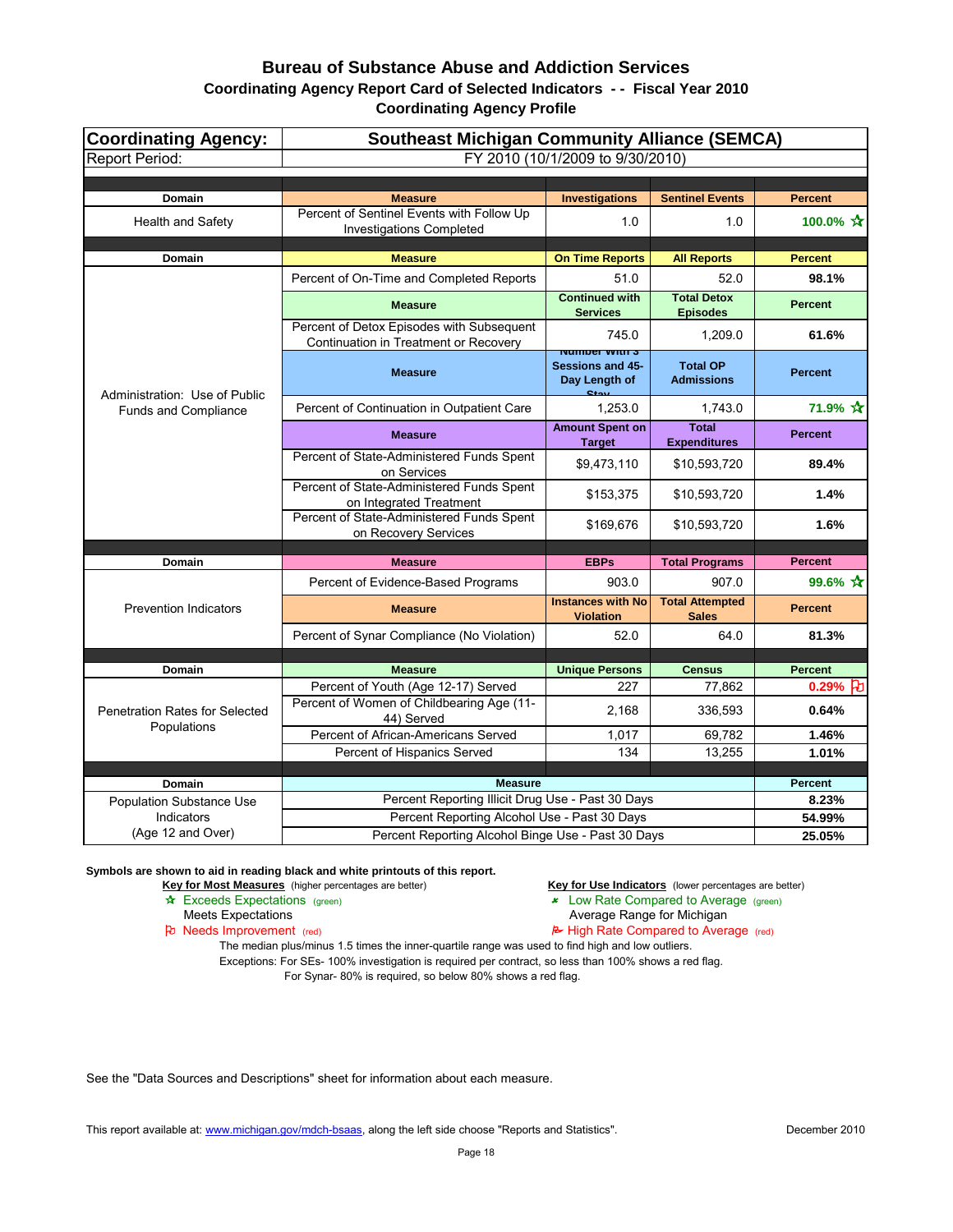| FY 2010 (10/1/2009 to 9/30/2010)<br><b>Domain</b><br><b>Measure</b><br><b>Investigations</b><br><b>Sentinel Events</b><br><b>Percent</b><br>Percent of Sentinel Events with Follow Up<br><b>Health and Safety</b><br>0.0<br>0.0<br><b>No SEs</b><br><b>Investigations Completed</b><br>Domain<br><b>Measure</b><br><b>On Time Reports</b><br><b>All Reports</b><br><b>Percent</b><br>Percent of On-Time and Completed Reports<br>41.0<br>42.0<br>97.6%<br><b>Continued with</b><br><b>Total Detox</b><br><b>Percent</b><br><b>Measure</b><br><b>Services</b><br><b>Episodes</b><br>Percent of Detox Episodes with Subsequent<br>488.0<br>1,414.0<br>34.5%<br>Continuation in Treatment or Recovery<br><u>Number With S</u><br><b>Sessions and 45-</b><br><b>Total OP</b><br><b>Percent</b><br><b>Measure</b><br>Day Length of<br><b>Admissions</b><br>$C_{\text{ion}}$<br>Administration: Use of Public<br>Percent of Continuation in Outpatient Care<br>178.0<br>326.0<br>54.6%<br>Funds and Compliance<br><b>Amount Spent on</b><br><b>Total</b><br><b>Percent</b><br><b>Measure</b><br><b>Expenditures</b><br><b>Target</b><br>Percent of State-Administered Funds Spent<br>\$4,074,615<br>\$4,539,418<br>89.8%<br>on Services<br>Percent of State-Administered Funds Spent<br>$9.9\% \; \star$<br>\$551,388<br>\$5,571,996<br>on Integrated Treatment<br>Percent of State-Administered Funds Spent<br>13.2% $\frac{1}{11}$<br>\$734,210<br>\$5,571,996<br>on Recovery Services<br>Domain<br><b>EBPs</b><br><b>Total Programs</b><br><b>Measure</b><br><b>Percent</b><br>99.2% $\star$<br>Percent of Evidence-Based Programs<br>235.0<br>237.0<br><b>Instances with No</b><br><b>Total Attempted</b><br><b>Prevention Indicators</b><br><b>Percent</b><br><b>Measure</b><br><b>Violation</b><br><b>Sales</b><br>65.4% }<br>Percent of Synar Compliance (No Violation)<br>17.0<br>26.0<br><b>Unique Persons</b><br><b>Percent</b><br><b>Domain</b><br><b>Measure</b><br><b>Census</b><br>Percent of Youth (Age 12-17) Served<br>101<br>31,894<br>0.32% $ d $<br>Percent of Women of Childbearing Age (11-<br>144,543<br>0.70%<br>1,018<br><b>Penetration Rates for Selected</b><br>44) Served | <b>Coordinating Agency:</b> | <b>Washtenaw Community Health Organization</b> |  |  |  |
|-------------------------------------------------------------------------------------------------------------------------------------------------------------------------------------------------------------------------------------------------------------------------------------------------------------------------------------------------------------------------------------------------------------------------------------------------------------------------------------------------------------------------------------------------------------------------------------------------------------------------------------------------------------------------------------------------------------------------------------------------------------------------------------------------------------------------------------------------------------------------------------------------------------------------------------------------------------------------------------------------------------------------------------------------------------------------------------------------------------------------------------------------------------------------------------------------------------------------------------------------------------------------------------------------------------------------------------------------------------------------------------------------------------------------------------------------------------------------------------------------------------------------------------------------------------------------------------------------------------------------------------------------------------------------------------------------------------------------------------------------------------------------------------------------------------------------------------------------------------------------------------------------------------------------------------------------------------------------------------------------------------------------------------------------------------------------------------------------------------------------------------------------------------------------------------------------|-----------------------------|------------------------------------------------|--|--|--|
|                                                                                                                                                                                                                                                                                                                                                                                                                                                                                                                                                                                                                                                                                                                                                                                                                                                                                                                                                                                                                                                                                                                                                                                                                                                                                                                                                                                                                                                                                                                                                                                                                                                                                                                                                                                                                                                                                                                                                                                                                                                                                                                                                                                                 | <b>Report Period:</b>       |                                                |  |  |  |
|                                                                                                                                                                                                                                                                                                                                                                                                                                                                                                                                                                                                                                                                                                                                                                                                                                                                                                                                                                                                                                                                                                                                                                                                                                                                                                                                                                                                                                                                                                                                                                                                                                                                                                                                                                                                                                                                                                                                                                                                                                                                                                                                                                                                 |                             |                                                |  |  |  |
|                                                                                                                                                                                                                                                                                                                                                                                                                                                                                                                                                                                                                                                                                                                                                                                                                                                                                                                                                                                                                                                                                                                                                                                                                                                                                                                                                                                                                                                                                                                                                                                                                                                                                                                                                                                                                                                                                                                                                                                                                                                                                                                                                                                                 |                             |                                                |  |  |  |
|                                                                                                                                                                                                                                                                                                                                                                                                                                                                                                                                                                                                                                                                                                                                                                                                                                                                                                                                                                                                                                                                                                                                                                                                                                                                                                                                                                                                                                                                                                                                                                                                                                                                                                                                                                                                                                                                                                                                                                                                                                                                                                                                                                                                 |                             |                                                |  |  |  |
|                                                                                                                                                                                                                                                                                                                                                                                                                                                                                                                                                                                                                                                                                                                                                                                                                                                                                                                                                                                                                                                                                                                                                                                                                                                                                                                                                                                                                                                                                                                                                                                                                                                                                                                                                                                                                                                                                                                                                                                                                                                                                                                                                                                                 |                             |                                                |  |  |  |
|                                                                                                                                                                                                                                                                                                                                                                                                                                                                                                                                                                                                                                                                                                                                                                                                                                                                                                                                                                                                                                                                                                                                                                                                                                                                                                                                                                                                                                                                                                                                                                                                                                                                                                                                                                                                                                                                                                                                                                                                                                                                                                                                                                                                 |                             |                                                |  |  |  |
|                                                                                                                                                                                                                                                                                                                                                                                                                                                                                                                                                                                                                                                                                                                                                                                                                                                                                                                                                                                                                                                                                                                                                                                                                                                                                                                                                                                                                                                                                                                                                                                                                                                                                                                                                                                                                                                                                                                                                                                                                                                                                                                                                                                                 |                             |                                                |  |  |  |
|                                                                                                                                                                                                                                                                                                                                                                                                                                                                                                                                                                                                                                                                                                                                                                                                                                                                                                                                                                                                                                                                                                                                                                                                                                                                                                                                                                                                                                                                                                                                                                                                                                                                                                                                                                                                                                                                                                                                                                                                                                                                                                                                                                                                 |                             |                                                |  |  |  |
|                                                                                                                                                                                                                                                                                                                                                                                                                                                                                                                                                                                                                                                                                                                                                                                                                                                                                                                                                                                                                                                                                                                                                                                                                                                                                                                                                                                                                                                                                                                                                                                                                                                                                                                                                                                                                                                                                                                                                                                                                                                                                                                                                                                                 |                             |                                                |  |  |  |
|                                                                                                                                                                                                                                                                                                                                                                                                                                                                                                                                                                                                                                                                                                                                                                                                                                                                                                                                                                                                                                                                                                                                                                                                                                                                                                                                                                                                                                                                                                                                                                                                                                                                                                                                                                                                                                                                                                                                                                                                                                                                                                                                                                                                 |                             |                                                |  |  |  |
|                                                                                                                                                                                                                                                                                                                                                                                                                                                                                                                                                                                                                                                                                                                                                                                                                                                                                                                                                                                                                                                                                                                                                                                                                                                                                                                                                                                                                                                                                                                                                                                                                                                                                                                                                                                                                                                                                                                                                                                                                                                                                                                                                                                                 |                             |                                                |  |  |  |
|                                                                                                                                                                                                                                                                                                                                                                                                                                                                                                                                                                                                                                                                                                                                                                                                                                                                                                                                                                                                                                                                                                                                                                                                                                                                                                                                                                                                                                                                                                                                                                                                                                                                                                                                                                                                                                                                                                                                                                                                                                                                                                                                                                                                 |                             |                                                |  |  |  |
|                                                                                                                                                                                                                                                                                                                                                                                                                                                                                                                                                                                                                                                                                                                                                                                                                                                                                                                                                                                                                                                                                                                                                                                                                                                                                                                                                                                                                                                                                                                                                                                                                                                                                                                                                                                                                                                                                                                                                                                                                                                                                                                                                                                                 |                             |                                                |  |  |  |
|                                                                                                                                                                                                                                                                                                                                                                                                                                                                                                                                                                                                                                                                                                                                                                                                                                                                                                                                                                                                                                                                                                                                                                                                                                                                                                                                                                                                                                                                                                                                                                                                                                                                                                                                                                                                                                                                                                                                                                                                                                                                                                                                                                                                 |                             |                                                |  |  |  |
|                                                                                                                                                                                                                                                                                                                                                                                                                                                                                                                                                                                                                                                                                                                                                                                                                                                                                                                                                                                                                                                                                                                                                                                                                                                                                                                                                                                                                                                                                                                                                                                                                                                                                                                                                                                                                                                                                                                                                                                                                                                                                                                                                                                                 |                             |                                                |  |  |  |
|                                                                                                                                                                                                                                                                                                                                                                                                                                                                                                                                                                                                                                                                                                                                                                                                                                                                                                                                                                                                                                                                                                                                                                                                                                                                                                                                                                                                                                                                                                                                                                                                                                                                                                                                                                                                                                                                                                                                                                                                                                                                                                                                                                                                 |                             |                                                |  |  |  |
|                                                                                                                                                                                                                                                                                                                                                                                                                                                                                                                                                                                                                                                                                                                                                                                                                                                                                                                                                                                                                                                                                                                                                                                                                                                                                                                                                                                                                                                                                                                                                                                                                                                                                                                                                                                                                                                                                                                                                                                                                                                                                                                                                                                                 |                             |                                                |  |  |  |
|                                                                                                                                                                                                                                                                                                                                                                                                                                                                                                                                                                                                                                                                                                                                                                                                                                                                                                                                                                                                                                                                                                                                                                                                                                                                                                                                                                                                                                                                                                                                                                                                                                                                                                                                                                                                                                                                                                                                                                                                                                                                                                                                                                                                 |                             |                                                |  |  |  |
|                                                                                                                                                                                                                                                                                                                                                                                                                                                                                                                                                                                                                                                                                                                                                                                                                                                                                                                                                                                                                                                                                                                                                                                                                                                                                                                                                                                                                                                                                                                                                                                                                                                                                                                                                                                                                                                                                                                                                                                                                                                                                                                                                                                                 |                             |                                                |  |  |  |
|                                                                                                                                                                                                                                                                                                                                                                                                                                                                                                                                                                                                                                                                                                                                                                                                                                                                                                                                                                                                                                                                                                                                                                                                                                                                                                                                                                                                                                                                                                                                                                                                                                                                                                                                                                                                                                                                                                                                                                                                                                                                                                                                                                                                 |                             |                                                |  |  |  |
|                                                                                                                                                                                                                                                                                                                                                                                                                                                                                                                                                                                                                                                                                                                                                                                                                                                                                                                                                                                                                                                                                                                                                                                                                                                                                                                                                                                                                                                                                                                                                                                                                                                                                                                                                                                                                                                                                                                                                                                                                                                                                                                                                                                                 |                             |                                                |  |  |  |
|                                                                                                                                                                                                                                                                                                                                                                                                                                                                                                                                                                                                                                                                                                                                                                                                                                                                                                                                                                                                                                                                                                                                                                                                                                                                                                                                                                                                                                                                                                                                                                                                                                                                                                                                                                                                                                                                                                                                                                                                                                                                                                                                                                                                 | Populations                 |                                                |  |  |  |
| Percent of African-Americans Served<br>499<br>32,486<br>1.54%                                                                                                                                                                                                                                                                                                                                                                                                                                                                                                                                                                                                                                                                                                                                                                                                                                                                                                                                                                                                                                                                                                                                                                                                                                                                                                                                                                                                                                                                                                                                                                                                                                                                                                                                                                                                                                                                                                                                                                                                                                                                                                                                   |                             |                                                |  |  |  |
| Percent of Hispanics Served<br>60<br>11,683<br>0.51%                                                                                                                                                                                                                                                                                                                                                                                                                                                                                                                                                                                                                                                                                                                                                                                                                                                                                                                                                                                                                                                                                                                                                                                                                                                                                                                                                                                                                                                                                                                                                                                                                                                                                                                                                                                                                                                                                                                                                                                                                                                                                                                                            |                             |                                                |  |  |  |
|                                                                                                                                                                                                                                                                                                                                                                                                                                                                                                                                                                                                                                                                                                                                                                                                                                                                                                                                                                                                                                                                                                                                                                                                                                                                                                                                                                                                                                                                                                                                                                                                                                                                                                                                                                                                                                                                                                                                                                                                                                                                                                                                                                                                 |                             |                                                |  |  |  |
| <b>Measure</b><br>Domain<br><b>Percent</b>                                                                                                                                                                                                                                                                                                                                                                                                                                                                                                                                                                                                                                                                                                                                                                                                                                                                                                                                                                                                                                                                                                                                                                                                                                                                                                                                                                                                                                                                                                                                                                                                                                                                                                                                                                                                                                                                                                                                                                                                                                                                                                                                                      |                             |                                                |  |  |  |
| Percent Reporting Illicit Drug Use - Past 30 Days<br>9.93%<br><b>Population Substance Use</b><br>Percent Reporting Alcohol Use - Past 30 Days<br>Indicators<br>61.91% $\approx$                                                                                                                                                                                                                                                                                                                                                                                                                                                                                                                                                                                                                                                                                                                                                                                                                                                                                                                                                                                                                                                                                                                                                                                                                                                                                                                                                                                                                                                                                                                                                                                                                                                                                                                                                                                                                                                                                                                                                                                                                 |                             |                                                |  |  |  |
| (Age 12 and Over)<br>Percent Reporting Alcohol Binge Use - Past 30 Days<br>25.76%                                                                                                                                                                                                                                                                                                                                                                                                                                                                                                                                                                                                                                                                                                                                                                                                                                                                                                                                                                                                                                                                                                                                                                                                                                                                                                                                                                                                                                                                                                                                                                                                                                                                                                                                                                                                                                                                                                                                                                                                                                                                                                               |                             |                                                |  |  |  |

**Symbols are shown to aid in reading black and white printouts of this report.**

Key for Most Measures (higher percentages are better) **Key for Use Indicators** (lower percentages are better)

- \* Exceeds Expectations (green) 22 Cow Rate Compared to Average (green)
	-

Meets Expectations<br> **Average Range for Michigan**<br> **Average Range for Michigan**<br> **Average Range for Michigan**<br> **Average Range for Michigan**<br> **Average Range for Michigan**  $\approx$  High Rate Compared to Average (red)

The median plus/minus 1.5 times the inner-quartile range was used to find high and low outliers. Exceptions: For SEs- 100% investigation is required per contract, so less than 100% shows a red flag. For Synar- 80% is required, so below 80% shows a red flag.